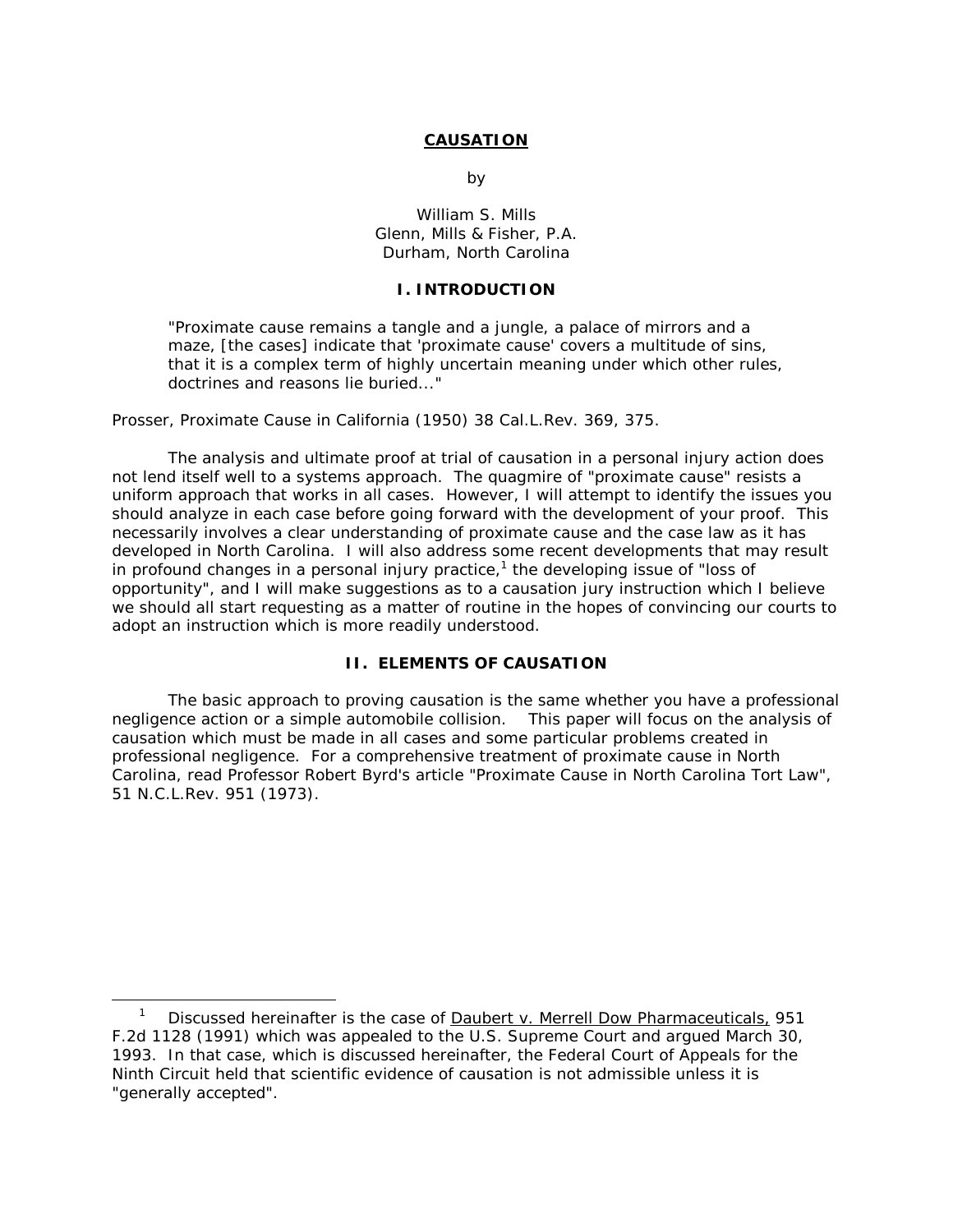In any negligence action, there are three essential elements: a duty of care, a breach of that duty, and an injury proximately caused by the breach. The concept of "proximate cause" or "legal cause" is a concept which limits a tort feasor's liability for the consequences of a wrongful act.<sup>2</sup> Although there are a multitude of definitions available for proximate cause, it has proven to be a difficult term to define precisely for all situations.<sup>3</sup> Words such as "direct chain of events", Taney v. Brown, 262 N.C. 438, 137 S.E.2d 827 (1964); "real, efficient cause", Rowe v. Murphy, 250 N.C. 627, 109 S.E.2d 474 (1959); "direct result", Hodges v. Virginia-Carolina Ry., 179 N.C. 566, 103 S.E. 145 (1920); "consequences which follow in unbroken sequence... are natural and proximate", Hudson v. Railroad, 142 N.C. 198, 55 S.E. 103 (1906), have all been used by the North Carolina Supreme Court over the years in the context of finding a causal relationship which justifies imposition of liability. A definition generally recognized today in North Carolina may be stated as follows:

Proximate cause is a cause which in natural and continuous sequence, unbroken by any new and independent cause, produced the plaintiff's injuries, and without which the injuries would not have occurred, and one from which a person of ordinary prudence could have reasonably foreseen that such a result, or some similar injurious result, was probable under the facts as they existed.

9 Strong's North Carolina Index 3d, NEGLIGENCE, §8.

The two elements of "Proximate Cause" is that of causation in fact and foreseeability. Only those injuries actually caused by the negligence and reasonably foreseeable give rise to liability.

In a recent decision the California Supreme Court abandoned the term "proximate cause", eliminated the "but for" instruction and endorsed the following causation instruction: A legal cause of injury is a cause which is a substantial factor in bringing about the injury.

<sup>&</sup>lt;sup>2</sup>Byrd, Proximate Cause in North Carolina Tort Law, 51 N.C.L. Rev. 951 (1973).

<sup>3</sup> See 57 Am Jur 2d NEGLIGENCE, §§425-433 for a detailed discussion of the numerous definitions which have been recognized by various jurisdictions.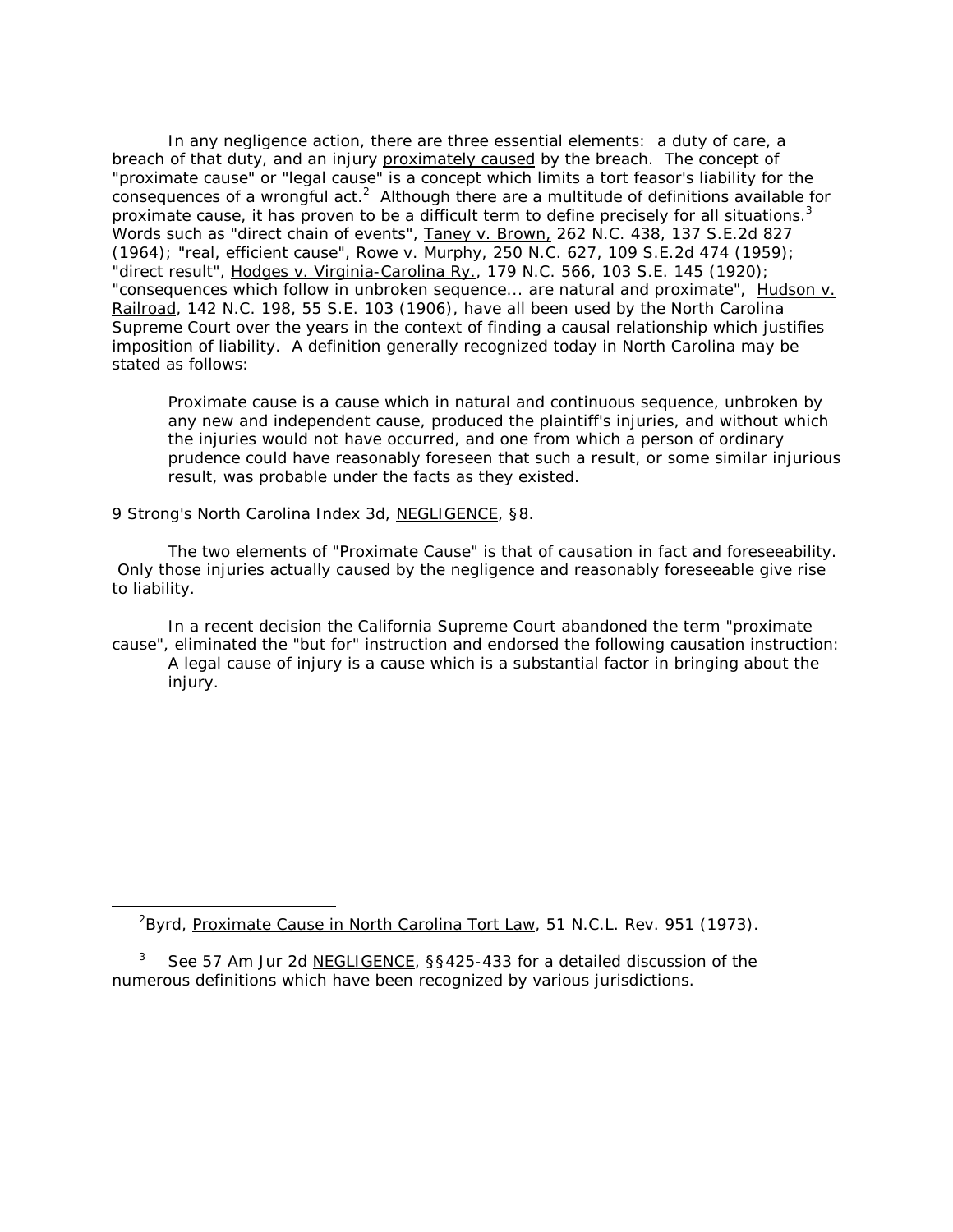Mitchell v. Gonzales, 1 Cal. Rptr.2d 913, 819 P.2d 872 (1991) As discussed hereinafter the causation instruction in North Carolina contains the same phrase with which the California Supreme Court declared confusing and defective.<sup>4</sup>

It is error to instruct the jury that the defendant's negligence must be the proximate cause as opposed to a proximate cause. Pugh v. Smith, 274 N.C. 264, 100 S.E.2d 503.

The North Carolina pattern jury instructions in negligence actions define probable cause as follows:

A party seeking damages as a result of negligence has the burden of proving not only the negligence, but also that such negligence was a proximate cause of the injury. Proximate cause is a real cause - - a cause without which the claimed injury would not have occurred, and one which a reasonably careful and prudent person could foresee would probably produce such injury or some similar injurious result. There may be more than one proximate cause of an injury. Therefore the party seeking damages need not prove that the other party's negligence was the sole proximate cause of the injury. He must prove, by the greater weight of the evidence, only that the other party's negligence was a proximate cause.

The pattern jury instructions used in medical negligence actions is slightly different and may be found in North Carolina Pattern Jury Instructions, Civil 809.00.

In addition to the requirement that there be an actual causal relationship between the conduct and the injury, the injury must be foreseeable. Some harm of the general type that occurs must be a foreseeable consequence of the negligent act or omission. However, injury in the precise form in which it occurs, Williams v. Boulerice, 268 N.C. 62, 149 S.E.2d 590 (1966), nor the exact manner in which it occurs, need be foreseen. Taney v. Brown, 262 N.C. 438, 137 S.E.2d 827 (1964)(defendant turned left into plaintiff's path as plaintiff attempted to pass him. Plaintiff then lost control, came back across the highway, off the road and collided with a tree, causing injury to himself). Foreseeability is the law's method of limiting liability for injuries which may be in fact caused by conduct, but not foreseeable. Foreseeable is defined as when the defendant "in the exercise of reasonable care of an ordinarily prudent person, should have foreseen that some injury would result from the negligence, or that consequences of a generally injurious nature should have been expected". Hamilton v. McCash, 257 N.C. 611, 127 S.E.2d 214 (1962).

The Robert Byrd article on Proximate cause, cited above, contains an excellent collection of cases which hinged on the issue of foreseeability and point out the difficulty of discerning a clear rule (see pp 955-965). The cases are far from consistent.

The North Carolina Supreme Court decision in Hairston v. Alexander Tank & Equipment Co., 310 N.C. 227, 311 S.E.2d 559 (1984), is a case to have ready whenever you

<sup>4</sup> See Section \_\_\_\_\_\_, infra.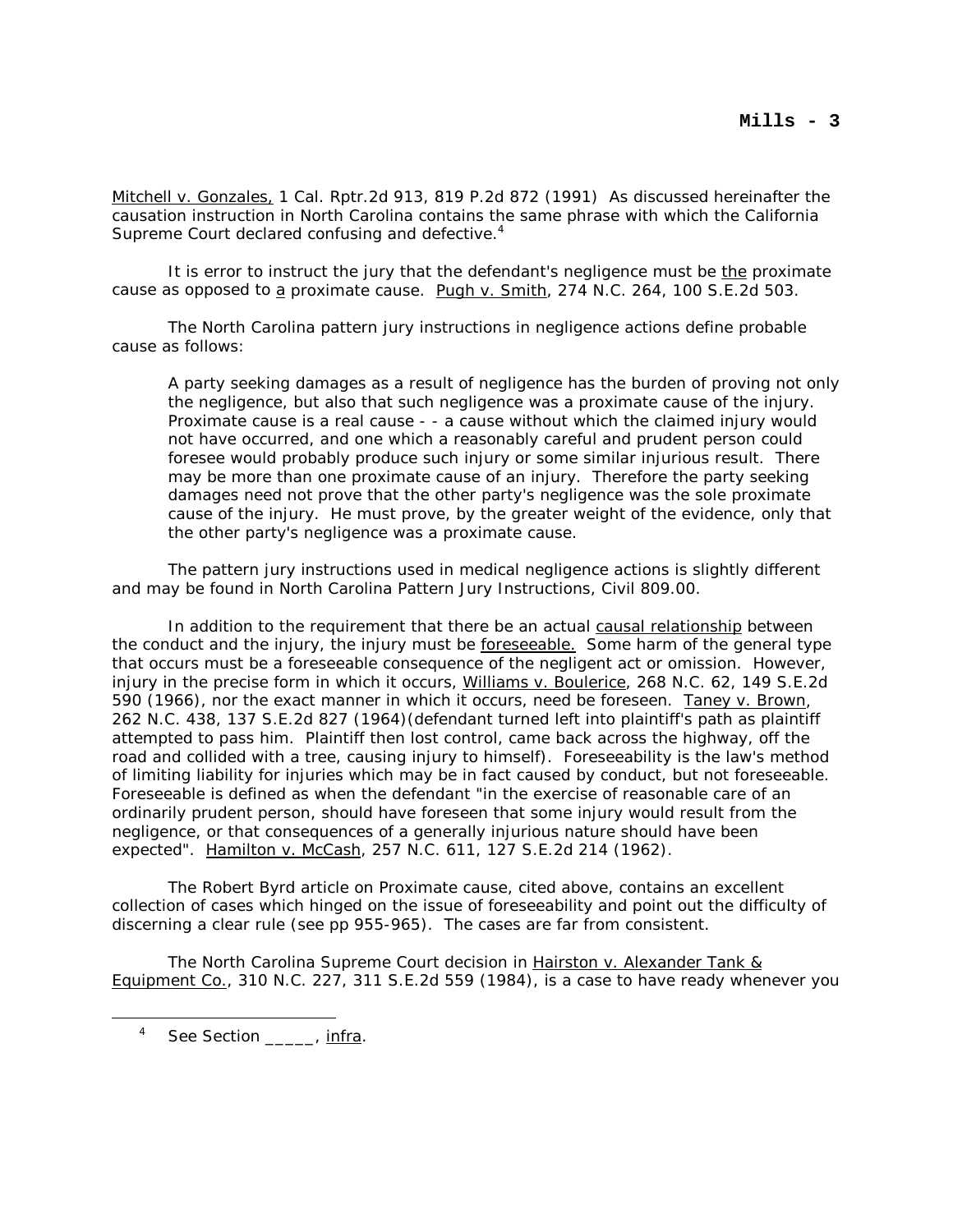fear a foreseeability problem. In this wrongful death action, the plaintiff's deceased was driving on I-85 after taking delivery of the car from defendant dealership, Haygood Ford, when a wheel came off, after which his car came to rest in the far right lane of travel. Plaintiff activated his flashers. The driver of a van stopped approximately twenty feet behind the Plaintiff, activated his flashers and phoned for help. Plaintiff then went to the rear of his car to open the trunk, as the van driver sat in the van and observed the traffic flowing around them in the left lane. Approximately 90 seconds after the van had stopped, the defendant truck driver hit the left rear corner of the van propelling it into the plaintiff who was pinned between the van and car, and killed. An expert witness for the plaintiff testified that the wheel had come off because the lug nuts had not been properly tightened. The jury found for the plaintiff against both defendants. Defendant Haygood (dealer) moved for JNOV on the grounds that:

- 1. Haygood's negligence, if any, was not a proximate cause of the death.
- 2. There was no negligence on the dealer's part.
- 3. Any negligence of Haygood was insulated by the negligence of the defendant truck driver.

The trial judge granted Haygood's motion, which was affirmed by a unanimous Court of Appeals, holding that the evidence, while establishing negligence, failed to establish proximate cause, and that the truck driver's negligence insulated the negligence of Haygood. The North Carolina Supreme Court reversed, directing that the Jury Verdict be reinstated and judgment entered thereon, holding that the injury was foreseeable and that while the truck driver's negligence joined with Haygood's negligence, it was not insulated. The Supreme Court noted that the precise manner of injury need not be foreseen, but only that the risk of harm created by the negligence be reasonably foreseeable. The case contains a good concise summary of foreseeability and should be read by every personal injury lawyer.

In Johnson v. Ruark, 327 N.C. 283, 395 S.E.2d 85 (1990), the Court held that the parents of a stillborn child stated a claim against the physicians involved in the prenatal care for negligent infliction of emotional distress without a showing of physical impact from the negligent act, or physical manifestation of the emotional distress. This case is noteworthy as to proximate cause since it held that the claim of parents for emotional distress caused by the negligent death of a child is foreseeable:

Common sense and precedent tell us that a defendant's negligent act toward one person may proximately and foreseeably cause emotional distress to another person and justify his recovering damages, depending upon their relationship and other factors present in the particular case. Id. 395 S.E.2d at 95.

In discussing foreseeability the Court stated the following:

Factors to be considered on the question of foreseeability in cases such as this include the plaintiff's proximity to the negligent act, the relationship between the plaintiff and the other person for whose welfare the plaintiff is concerned, and whether the plaintiff personally observed the negligent act. Questions of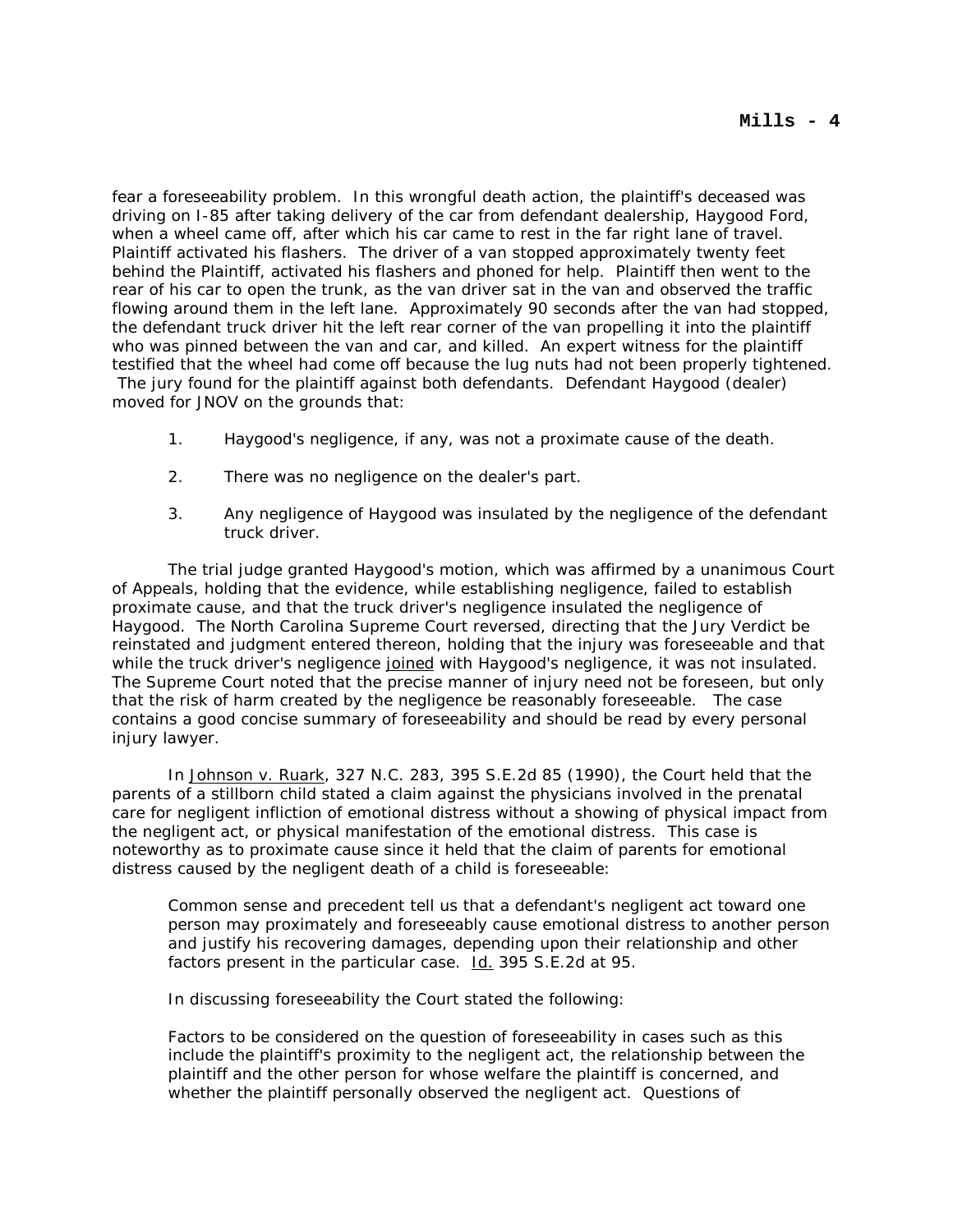foreseeability and proximate cause must be determined under all the facts presented, and should be resolved on a case-by-case basis by the trial court and, where appropriate, by a jury. Id. at 98.

Although the Court in Johnson was basing its decision on the allegations, which were deemed true for purposes of ruling on a motion to dismiss, it is clear that emotional distress to the parent of a negligently injured child is foreseeable; and if proof of actual causation is submitted, the claim should be submitted to the jury.

## **III. POTENTIAL CAUSATION ISSUES TO REVIEW IN EACH CASE**

I suggest that you consider approaching the analysis of the causation issues in your case by addressing the following questions:

1. What chain of events caused the harm to my client?

2. Who contributed in any way to that chain of events? (This list of potential defendants may also include your client when issues of contributory negligence are present.)

3. From the list of potential defendants, which ones can I meet my burden of showing proximate cause? (cause in fact and foreseeable risk)

- 4. Do I have any of the following issues in my case:
	- a. Concurring negligence (see Pattern Jury Instruction Civil 102.60);
	- b. Joint negligence (see Pattern Jury Instruction Civil 102.90);
	- c. Insulating negligence (see Pattern Jury Instruction Civil 102.65);
	- d. Peculiar susceptibility (see Pattern Jury Instruction Civil 102.20(A)-(C).

5. What witnesses or tangible physical evidence do I need to establish this causation?

6. Do I need expert witnesses?

The balance of this paper will hopefully provide you with the substantive law necessary to answer each of those issues.

#### A. Concurring Negligence

The doctrine of concurring negligence applies where the negligence of two or more separate persons responsible for separate and independent acts or omissions combined to

The same analysis of causation made of the defendant's conduct must of course be applied to allegations of contributory negligence.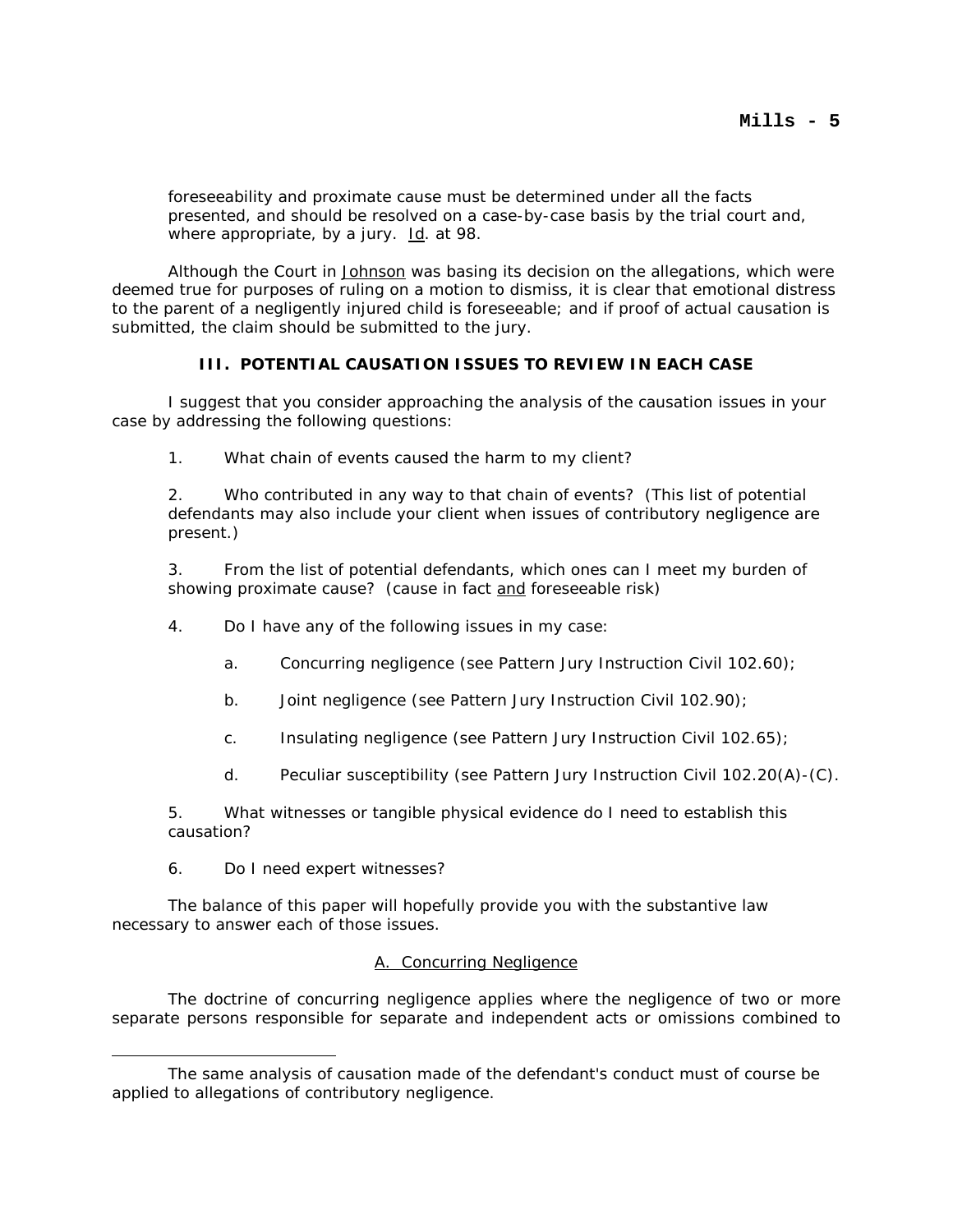produce a single indivisible injury. In such a case, both actors are responsible for the entire injury. Darroch v. Johnson, 250 N.C. 307, 108 S.E.2d 589 (1959), North Carolina Pattern Jury Instructions Civil 102.60. It is not necessary that the negligent acts occur at the same time, but only that the combined consequence produced an indivisible injury. Batts v. Faggart, 260 N.C. 641, 133 S.E.2d 504 (1963); Petty v. Charlotte, 85 N.C. App. 391, 355 S.E.2d 210 (1987). A simple example of concurring negligence is where one automobile driver negligently hits and disables you in the roadway, causing injury, and then sometime later, while still stranded from first negligent act, you are negligently hit by a second motor vehicle causing further and additional indivisible injury. Both drivers are concurrently negligent and liable for the entire damages.

# B. Joint Negligence

Somewhat similar and oftentimes used interchangeably with concurring negligence is the doctrine of joint negligence. See Pattern Jury Instruction Civil 102.90. Joint negligence covers the situation where two or more persons are negligent in producing one event, the cause, which produces the injury. McMillan v. Mahoney, 99 N.C. App. 448, 393 S.E.2d 298 (1990).

A good example of joint negligence, keeping with the example of automobile collisions, is when the driver is negligent at the encouragement of the passenger, or, if driver number one negligently causes you to be stopped in the road but does not cause injury and then a second automobile hits and injures you (such as in the Hairston case cited supra.) In that situation there has been one event which caused injury but two tort feasors whose separate and distinct acts of negligence produced one injurious result.

# C. Insulating (or Intervening) Negligence

The concept of insulating or intervening negligence allows a negligent defendant to escape liability because another person's negligence intervened, caused the injury and insulated the first defendant from liability. This issue arises when a defendant contends that another force, such as the negligence or wrongful act of another, or an act of god, which occurs after his negligence, intervened and became the real cause of injury and therefore the original actor is insulated from liability for his negligence. If the force or event in fact comes into existence after the defendant's act of negligence, then it may be an intervening cause which insulates liability. See Nance v. Parks, 266 N.C. 206, 146 S.E.2d 24 (1966); Toone v. Adams, 262 N.C. 403, 137 S.E.2d 132 (1964). However, if the force or event is already in motion at the time of the Defendant's act, the doctrine of insulating negligence will not apply. Tart v. Register, 257 N.C. 161, 125 S.E.2d 754 (1962).

Foreseeability again appears to be the key determining fact. If the intervening act is a foreseeable event following a tort feasor's negligent act, then the tort feasor will not be insulated from liability.

A related issue which all litigants must be aware is that although G.S. §1-540.1 specifically provides that the release of a person responsible for personal injury shall not bar an action by the injured party against a physician treating the injury, it has been held that the statute does not apply in a wrongful death action. Therefore, if a negligent driver who struck your deceased plaintiff is released, any action against the treating physician for medical negligence will be barred. Simmons v. Wilder, 6 N.C. App. 179, 169 S.E.2d 480 (1969).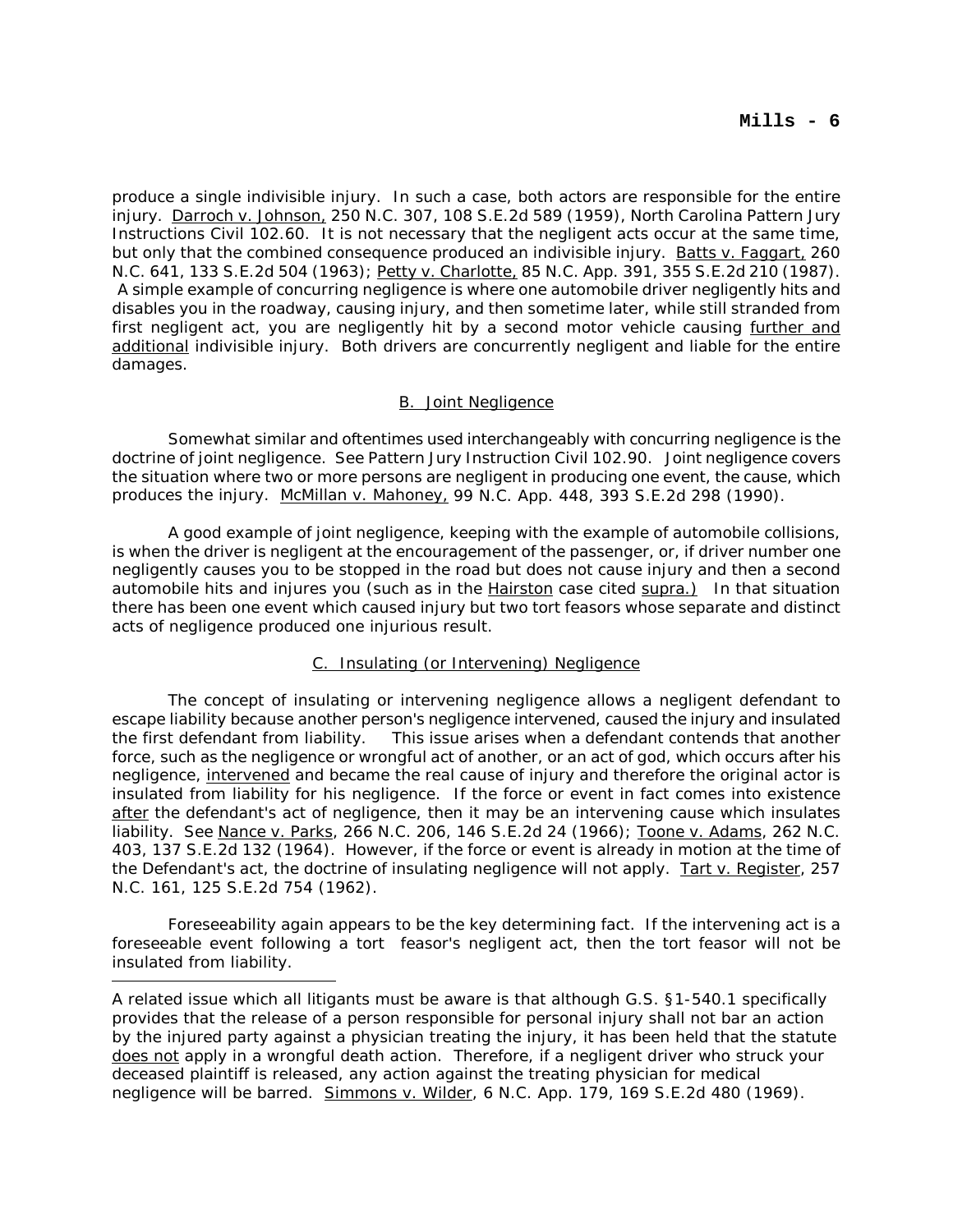A negligent tort feasor is not insulated from liability for injuries which are caused during the course of having the first injury treated, even if the second injury is the result of medical negligence. Bost v. Metcalf, 219 N.C. 607, 14 S.E.2d 648 (1941). In Bost the plaintiff, in response to the defendant's counterclaim for injuries caused in an automobile collision, made the Defendant's physician a defendant because of injuries caused by alleged malpractice. The Supreme Court dismissed the action against the physician and expressly reaffirmed the existing rule that the original tort feasor is liable for all damages proximately resulting from the original injuries, including such as were partly caused by the unsuccessful or negligent treatment by the physician or surgeon. Sears v. R.R. Co., 169 N.C. 446, 86 S.E. 176 (1915).

The fact that the different acts of medical care providers combine to produce a single injury will make them all jointly and severally liable and none will be insulated from damages to the plaintiff. McEachern v. Miller, 268 N.C. 591, 151 S.E.2d 209 (1966). In McEachern the North Carolina Supreme Court reversed the trial court's dismissal of the plaintiff's action for wrongful death against the Hospital and the physician on the grounds of misjoinder of parties. In reversing the Court said:

The well established and familiar rule that a plaintiff may consistently and properly join as defendants in one complaint several joint tort feasors applies where different persons, by related and concurring acts, have united in producing a single or common result upon which the action is based.... There may be two or more proximate causes of an injury. These may originate from separate and distinct sources or agencies operating independently of each other, yet if they join and concur in producing the result complained of, the author of each cause would be liable for the damages inflicted, and action may be brought against any one or all as joint tort feasors.

Therefore, if faced with the defense of intervening negligence the plaintiff wants to establish that the various acts combined to create one injury.

# D. Peculiar Susceptibility

We have all had the experience of having adjusters seek to lessen their exposure by claiming that your client's injury is the result of a pre-existing condition, an old injury or even a congenital defect rather than being the result of their insured's negligence. I personally believe that those factors enhance the value of a case rather than cause problems. The Pattern Jury Instructions are a starting point for seeing just how the case can be enhanced by the activation of a latent problem, the re-activation of an old injury or an aggravation of an old injury. An act of minor force to a healthy person may create great injury to one of peculiar susceptibility. Lockwood v. McCaskill, 262 N.C. 663, 138 S.E. 2d 541 (1964); Potts v. Howser, 274 N.C. 49, 161 S.E.2d 737 (1968).

# **IV. WHAT EVIDENCE IS REQUIRED TO GET TO THE JURY?**

What must your evidence show, and more importantly what words must be used, on the issue of causation in order to avoid a directed verdict? It is clear that evidence that only establishes that the plaintiff's injury was possibly caused by the Defendant's negligence is insufficient. Lippard v. Johnson, 215 N.C. 384, 1 S.E.2d 889 (1939).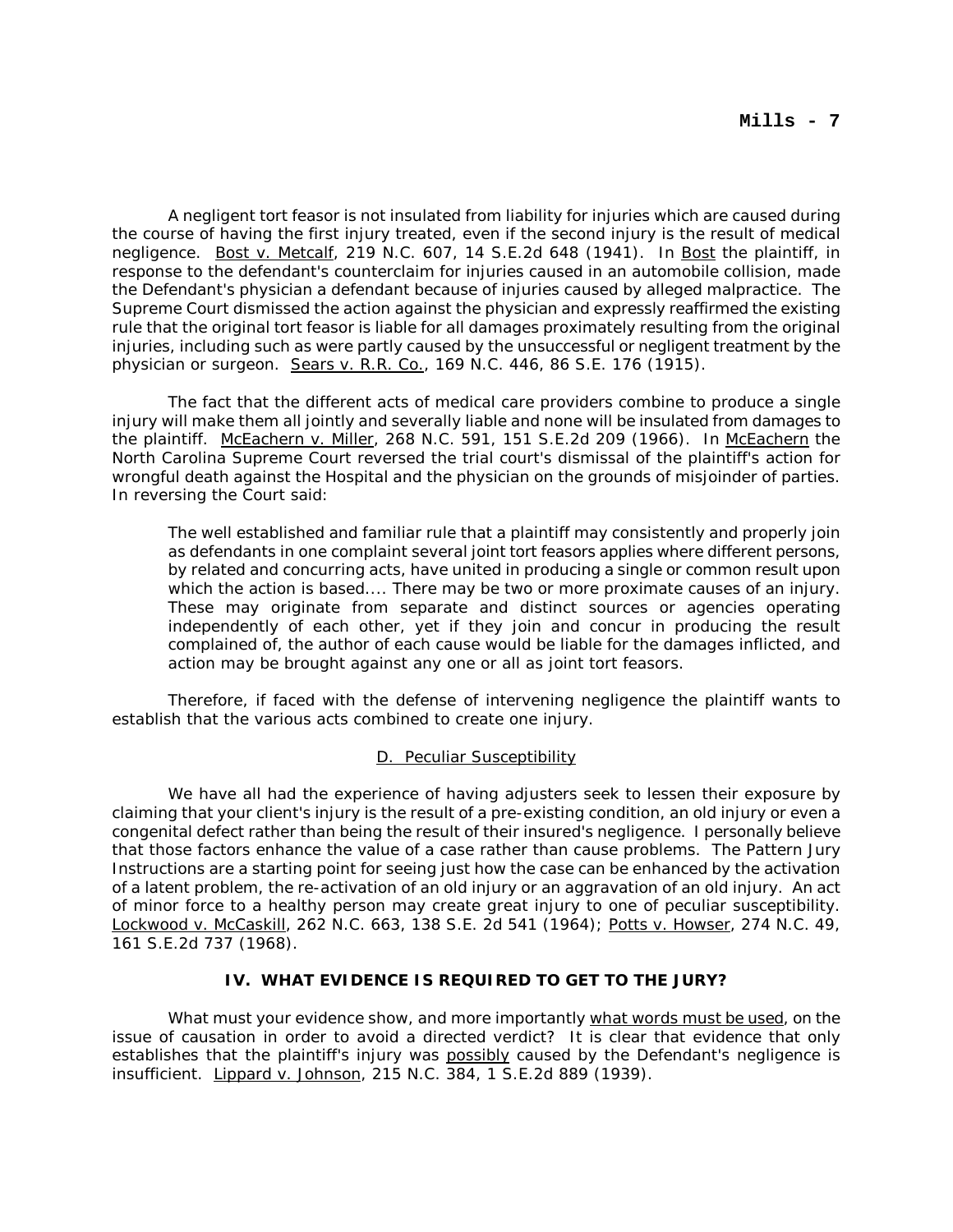Evidence which merely shows it possible for the fact in issue to be as alleged, or which raises a mere conjecture that it was so, is an insufficient foundation for a verdict and should not be left to the jury. (citations omitted) ... The plaintiff must do more than show the possible liability of the defendant for the injury. He must go further and offer at least some evidence which reasonably tends to prove every fact essential to his success.

Byrd v. Express Co., 139 N.C. 273, 275-76, 51 S.E. 851, 852 (1905).

Likewise, if you have expert testify that the expert has an opinion to a reasonable degree of medical (or other expertise as appropriate to the case) certainty based on his personal knowledge that the injury complained of was actually caused by the negligence of the defendant, then you are safe. Lowery v. Newton, 52 N.C.App. 234, 278 S.E.2d 566 (1981). Anything between those two extremes is open to debate. I hope the following examples will provide some guidance for you.

Many judges are still accustomed to the phrase to be used in questioning an expert as: "Do you have an opinion to a reasonable degree of certainty that the defendant's act could or might have caused the plaintiff's injury". This language was required prior to the adoption of the present rules of evidence. Lockwood v. McCaskill, 262 N.C. 663, 138 S.E.2d 541 (1964). In Lockwood the Supreme Court stated:

[T]he rule in North Carolina is that "If the opinion asked for is one relating to cause and effect, the witness should be asked whether in his opinion a particular event or condition could or might have produced the result in question, not whether it did produce such result." Stansbury: North Carolina Evidence (2d Ed.), S. 137, p. 332.

Lockwood, 138 S.E.2d at 545. The rationale of that rule was that the expert was not allowed to render an expert opinion on an ultimate issue and thereby invade the province of the jury.

However, such constraints on the precise wording of the expert's opinion have been eliminated. Since the adoption of the Rules of Evidence, particularly rule 704, which states, "Testimony in the form of an opinion or inference is not objectionable because it embraces an ultimate issue to be decided by the trier of fact". The North Carolina Supreme Court has expressly rejected the requirement of the "could or might" phraseology. State v. Smith, 315 N.C. 76, 100, 337 S.E.2d 833, 849 (1985). See also Simons v. Georgiade, 286 S.E.2d 596, (N.C.App. 1982)(Rendering causation opinion without use of the "could" or "might" qualifying language was proper).

Thus, in Cherry v. Harrell, 84 N.C.App. 598, 353 S.E.2d 433, cert. den. 320 N.C. 167, 358 S.E.2d 49 (1987), The court reversed the trial court's exclusion of the expert testimony, finding that the words used by the expert were sufficient under Rule 702. In Cherry, the Court of Appeals held that the following was sufficient:

It is clear that Dr. Appert's testimony was not expressly qualified by the **Lockwood** formula of "reasonable probability". Instead, Dr. Appert testified in part that: (1) his impression was that the accident and injury were "related"; (2) when asked what "most likely caused plaintiff's ruptured disk, he stated the only "event in time" he could find was the automobile accident; (3) when asked what "most likely happened" to plaintiff,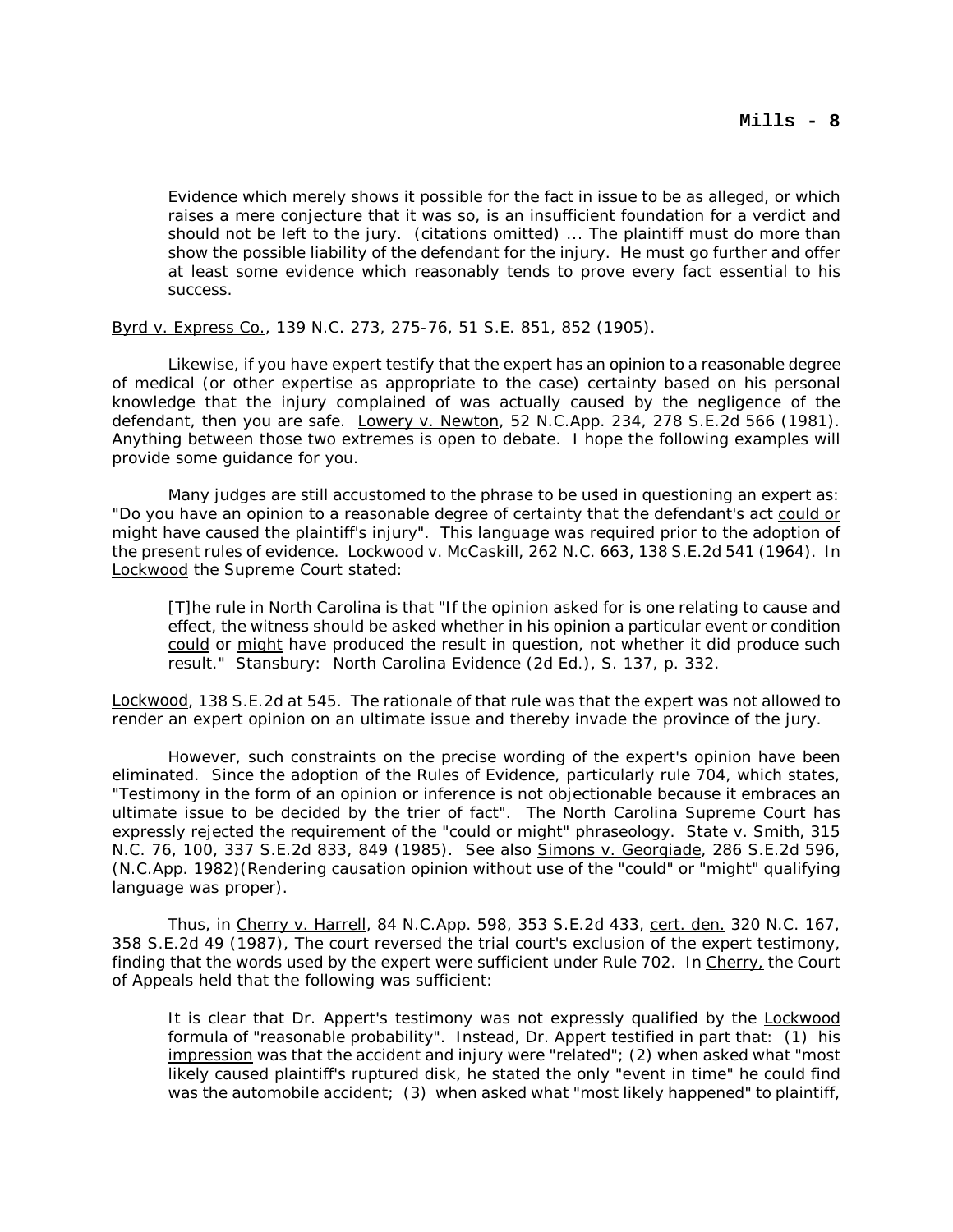he again responded that, based on what the plaintiff told him, he would have to relate the injury to the accident.

Therefore, in Cherry the expert causation testimony was allowed without the strict compliance with the magic words "reasonable probability" or "could" or "might".

 The trend in lessening the requirement of strict adherence to any particular magic word phraseology is reflected in the recent North Carolina Court of Appeals decision in Felts v. Liberty Emergency Service, 97 N.C.App. 381, 388 S.E.2d 619 (1990). Felts, a medical negligence action for personal injury arising out of the defendant's delay in admitting the plaintiff to the hospital. The plaintiff, after being released, subsequently suffered a heart attack. The plaintiff was seeking damages on the grounds that had he been admitted to the hospital's care when he first presented the symptoms, his heart attack would not have occurred. The Felts case is noteworthy for the language which was permitted on the issue of the alleged violation of care. However, I will limit my discussion only to the issue of causation. The pertinent testimony at trial was:

Q. Dr. Bokesch, do you have an opinion satisfactory to yourself and to a reasonable medical certainty that the heart attack suffered by Mr. Felts on November 11, 1988, (sic) might have been prevented had the plaintiff's cardiac condition been diagnosed on November 8, 1986?

A. Yes.

Q. What is that opinion?

A. It's possible that the heart attack could have been prevented if he had been admitted to the Coronary Unit, or for that matter, to the hospital. There are certain drugs that can be given now to help prevent a heart attack. Simply rest and Oxygen can help prevent a heart attack. But there are other drugs that can be administered in the Coronary Care Unit that can possibly prevent a heart attack.

Also, if a patient is admitted and observed in a Coronary Care Unit and they do start to deteriorate at this hospital, or hospital of similar size in a community this size, you can transport them by helicopter.... They can then undergo cardiac catheterization and certain other procedures that may be necessary to possibly alleviate a heart attack or at least limit its damage.

Id. 388 S.E.2d at 623 (emphasis added). The trial court granted the Defendant's motion for a directed verdict. The North Carolina Court of Appeals concluded that this language raised more than a mere possibility or conjecture as to causation sufficient to withstand a directed verdict. The Court reaffirmed the rule that evidence which raises only a mere possibility is insufficient, but opined that the expert in Felts had given a detailed explanation of how the admission would have helped the patient. Therefore, the use of the word "possible", rather than "probable" or "more likely than not" was found to be sufficient. Therefore, under Felts, it appears that the choice of words which characterize the effect of the negligence in terms of "probable" or "possible" is not as important as the explanation given by the expert as to how the course of events would have differed but for the negligence.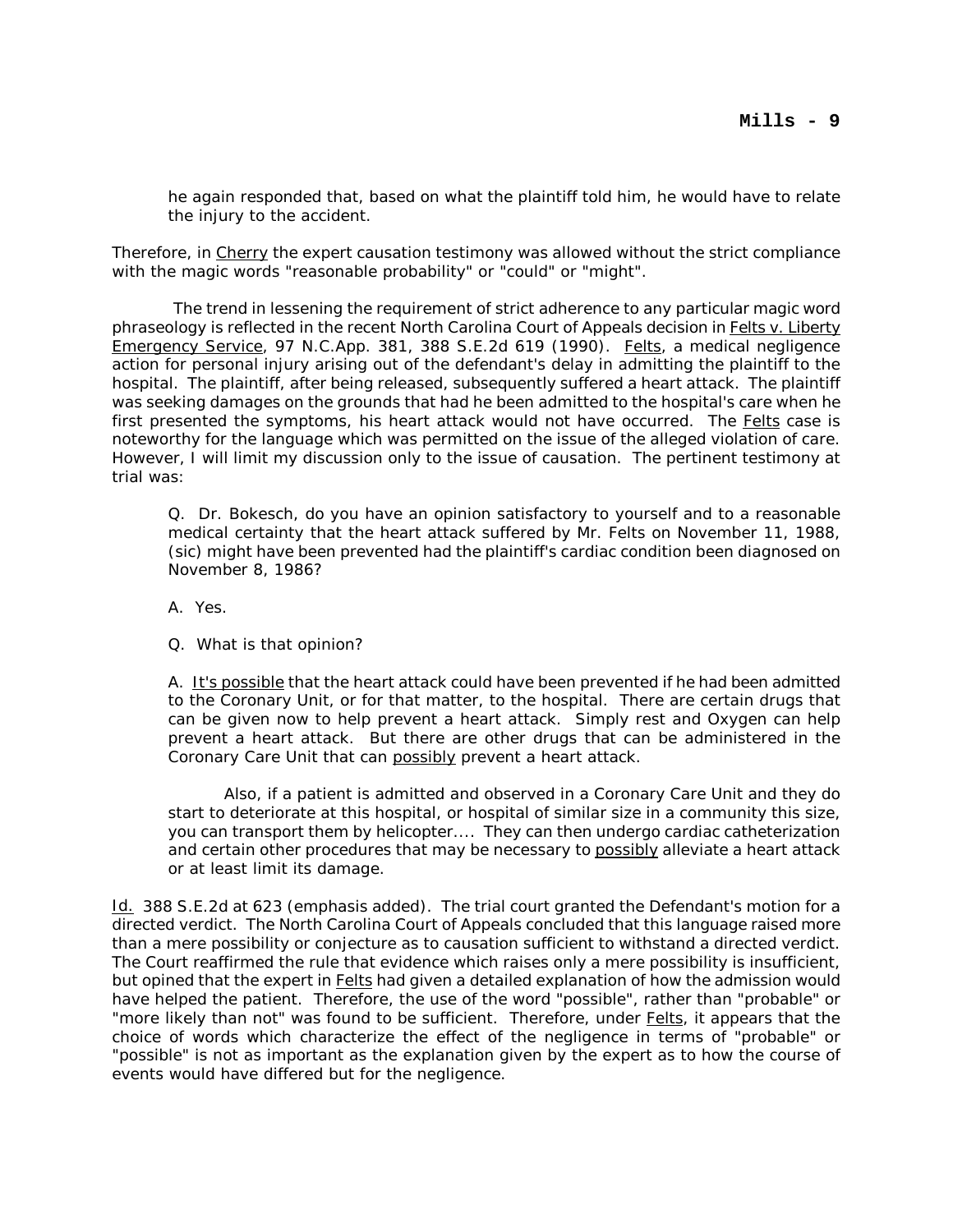The Supreme Court will not have an opportunity to address this case. Although Judge Hedrick dissented on the issue of the sufficiency of the evidence, and the Defendant appealed as a matter of right, the case was settled pending that appeal.

The Courts are lessening the stringent requirements of having causation established with the use of any strict compliance with a specifically approved phraseology. A note worthy case on the sufficiency of causation in a professional negligence action is Turner v. Duke, 325 N.C. 152, 381 S.E.2d 706 (1989). The Turner case, in addition to the Rule 11 issues it is most often cited for, also addressed the sufficiency of evidence on the issue of causation.

In Turner, a wrongful death action, the trial court granted the Defendant's motion for a directed verdict against Dr. Friedman and the Private Diagnostic Clinic due to insufficient evidence to establish proximate cause. The Supreme Court reversed and remanded for a new trial against Dr. Friedman and the PDC. The plaintiff's deceased had been admitted for treatment of chronic pain associated with shingles. However, at the time of her admittance she was suffering from constipation and was given medication and an enema for the constipation without results. Dr. Friedman, her treating physician, did not actually examine her during her admission at Duke. She had been admitted on August 25, 1983 and died at 4:10 a.m. on August 27, 1983. At the time of the afternoon rounds, 6:00 pm on August 26th, the physicians did not examine the patient despite her husband's requests that they do so. Approximately 1 to 2 hours later, at the request of the plaintiff's husband, a physician did examine her and at that time they suspected a perforated colon. The enema apparently perforated her colon and she ultimately died of acute peritonitis after unsuccessful emergency surgery.

Plaintiff's expert witness had testified that in his opinion the Defendant's violation of the standard of care proximately caused her death and that her perforated colon was reversible. However, on cross examination, in response to a hypothetical question, he acknowledged that had the Defendant examined the plaintiff that "It probably wouldn't have made much difference". The Court of Appeals found this testimony insufficient. The Supreme Court, in reversing, held that the Court of Appeals should not consider the answers given in response to cross examination because that violated the rule that all evidence be construed, and conflicts be resolved in the light most favorable to the plaintiff upon the Defendant's motion for a directed verdict. The Court went on to hold that the plaintiff's expert testimony had clearly created a question of fact on causation to be submitted to the jury.

Therefore, even if your expert is effectively cross examined on the question of whether non-negligent conduct would have altered the outcome, under Turner, the case must be submitted to the jury if a question of fact on causation has been created by the testimony during the direct examination.

The Turner opinion does not do much in the way of espousing a particular set of rules to be applied in determining whether proximate cause has been sufficiently proven to submit the case to the jury. The opinion recited the evidence, the rules regarding how to view the evidence upon a motion for directed verdict and then cited the following legal concepts regarding proximate cause:

Causation is an inference of fact to be drawn from other facts and circumstances. Hairston v. Alexander Tank & Equipment Co., 310 N.C. 227, 311 S.E.2d 559 (1984). Proximate cause is ordinarily a jury question.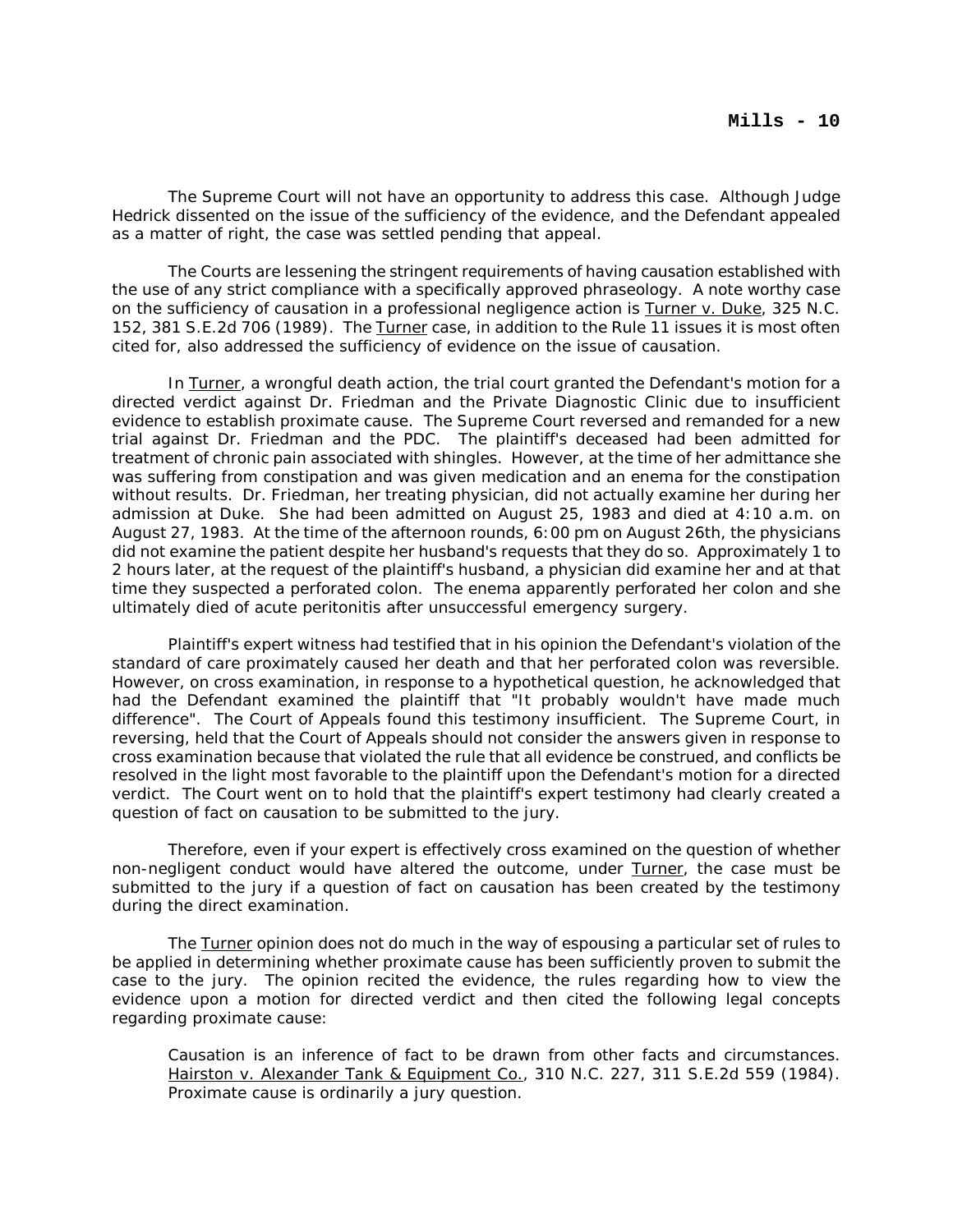Turner, 381 S.E.2d at 712.

The above quoted language from Turner, and the facts of that case, should be relied upon when you argue against the directed verdict. The standard articulated in Turner is one which will give any trial judge sufficient authority to deny directed verdict as long as there is some evidence that the negligence caused the injury.

### **V. CAUSATION IN ATTORNEY MALPRACTICE**

The principles of proving causation in an attorney malpractice action do not differ from those of an ordinary negligence case. Rorrer v. Cooke, 313 N.C. 338, 329 S.E.2d 355 (1985); see Murphy v. Edwards an Warren, 36 N.C.App. 653, 245 S.E.2d 212, disc. rev. denied, 295 N.C. 551, 248 S.E.2d 728 (1978).

In Rorrer the court reversed the Court of Appeals reversal of the trial court's grant of summary judgment, finding that, among other things, there had been no showing of evidence indicating what, if anything, the attorney did or failed to do which altered the outcome. There must be an affirmative showing that had the attorney not been negligent, that the first trial would have been won and a money judgment awarded. The Court held that in a legal malpractice action alleging negligence in a former law suit, "The Plaintiff must prove that:

- (1) The original claim was valid;
- (2) It would have resulted in a judgment in his favor; and
- (3) The judgment would have been collectible."

Id. 329 S.E.2d at 369. The plaintiff in Rorrer had only presented evidence that the Defendant's alleged negligence "contributed greatly to the loss of Mrs. Rorrer's claim when it was tried". The Court found this to be insufficient without specific evidence as to what could or should have been done and that had it been done, the plaintiff would have prevailed at trial. The Court utilized the "but for" test of causation.

#### **VI. IS EXPERT TESTIMONY REQUIRED**

Although case law supports that expert testimony on the issue of causation is not essential, certainly the better rule to follow is to have an appropriate expert state affirmatively that in her opinion the defendant's negligence is the cause of the injury and to state the opinion with a reasonable degree of certainty. However, for those who find themselves unable to find expert testimony of causation, you may find comfort in some of our Supreme Court rulings:

For a collection of cases addressing the issue of the need for expert testimony to establish the causal link between medical treatment necessitated by injury for which defendant is liable and allegedly harmful effects of such treatment, see 27 ALR2d 1263.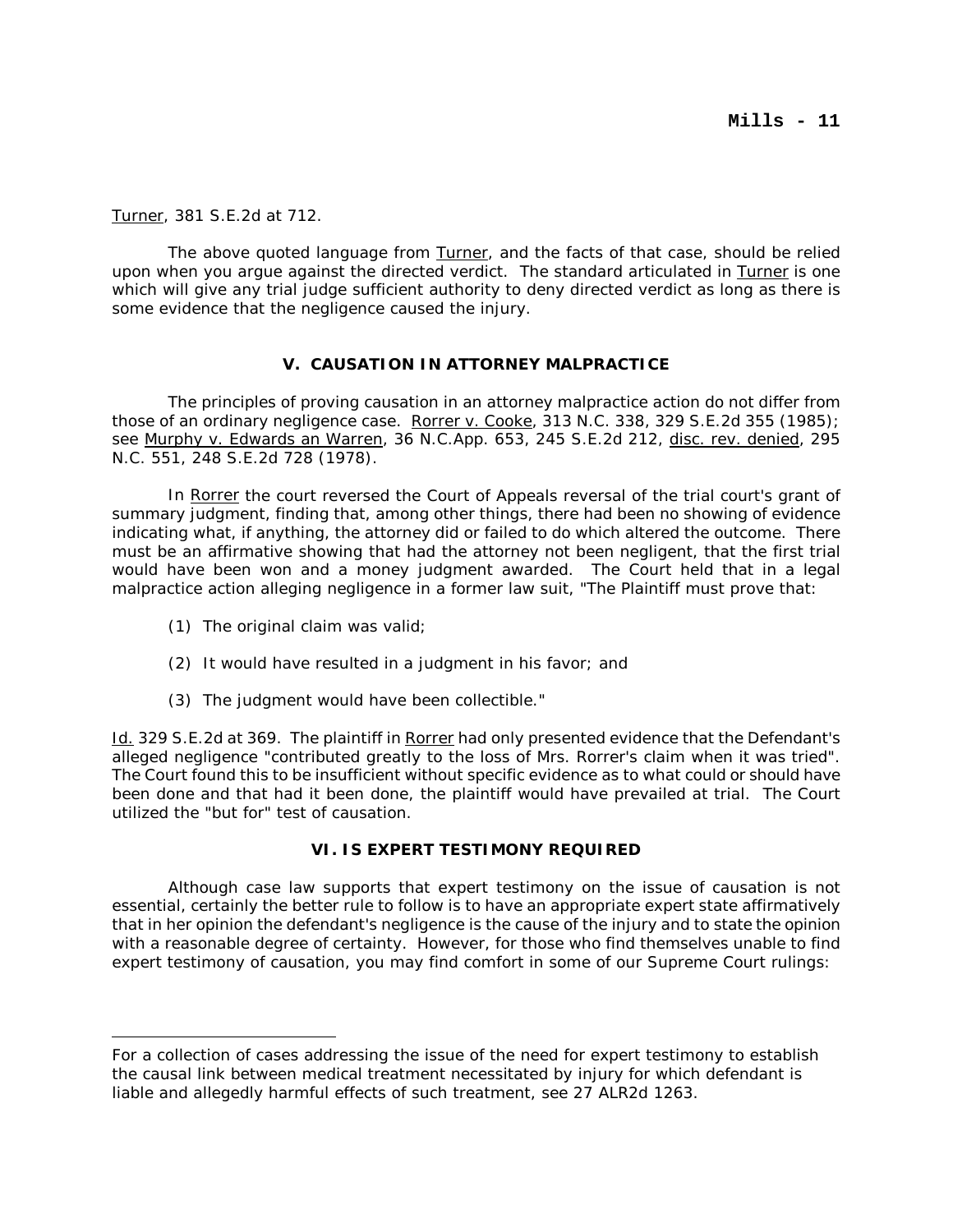Jackson v. Mountain Sanitarium, 234 N.C. 222, 67 S.E.2d 57 (1951), reh. den. 235 N.C. 758, 69 S.E.2d 29 (1952), was a wrongful death action arising out of a tonsillectomy. The defendants were a physician, Dr. Joyner, the corporate hospital and an assistant to the physician. The trial court entered judgments of nonsuit as to the hospital and the assistant. Those were both affirmed due to insufficient evidence. As to the jury verdict for the defendant physician, a new trial was ordered. The Supreme Court stated that the trial court's instructions were such as to imply that expert testimony was required on the issue of causation. The Court stated:

Thus the court laid down the rule that in cases of this kind proximate cause can be established only through the medium of expert testimony and, in effect, eliminated 'the greater weight of the evidence' rule as to burden of proof which applies in civil cases. ... Yet this Court has not and could not go so far as to say that in no event may a physician or surgeon be held liable for the results of his negligence unless the causal connection between the negligence and the injury or death be established by the testimony of a brother member of defendant's profession. ... In any event, such a rule would erect around the medical profession a protective wall which would set it apart, freed of the legal risks and responsibilities imposed on all others. ...

When the standard of care, that is, what is in accord with proper medical practice, is once established, departure therefrom may, in most cases, be shown by non-expert witnesses.

Wilson v. Martin Memorial Hospital, 232 N.C. 362, 61 S.E.2d 102 (1950), a medical negligence action for personal injury against the corporate hospital and two physicians ended in the trial court by the entry of directed verdict at the close of plaintiff's case. The Supreme Court affirmed as to the hospital but reversed and remanded for new trial as to the two physicians. In holding that expert testimony was not necessary the Court stated:

It is not in all cases essential that plaintiff's assertion of claim for compensation for an injury alleged to have resulted from the failure of the physician to exercise due care in the treatment of his patient should be supported by expert testimony. When the evidence of lack of ordinary care is patent and such as to be within the comprehension of laymen, requiring only common knowledge and experience to understand and judge it, expert testimony is not required.

The Wilson case involved a particularly egregious failure on the part of the defendants to tend to an expectant mother whom, according to one of the defendants, definitely needed a caesarian delivery. The caesarian delivery was not done and the plaintiff was discharged from the hospital with significant injuries requiring additional care and resulting in some lasting injuries.

In Waynick v. Reardon, 236 N.C. 116, 72 S.E.2d 4 (1952), the Supreme Court reversed the entry of nonsuit for lack of expert testimony, and stated:

The absence of expert medical testimony, disapproving the treatment or lack of it, is not perforce fatal to the case. There are many known and obvious facts in the realm of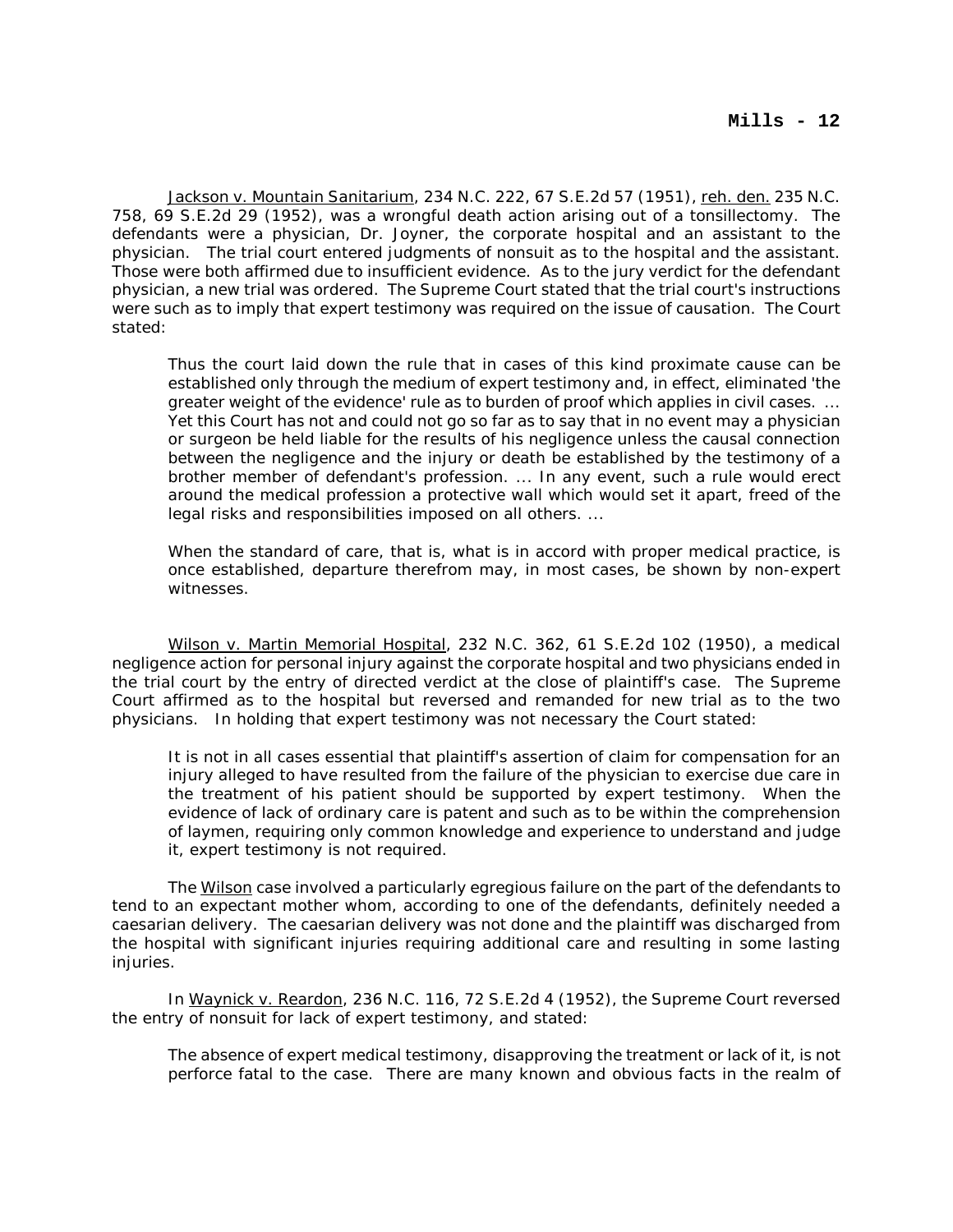common knowledge which speak for themselves, sometimes even louder than witnesses, expert or otherwise.

(quoting Gray v. Weinstein, 227 N.C. 463, 42 S.E.2d 616).

See also, Smithers v. Collins, 52 N.C.App. 255, 278 S.E.2d 286, cert. den. 303 N.C. 546, 281 S.E.2d 394 (1981), wherein Judge Becton states "It has never been the rule in this State, however, that expert testimony is needed in all medical malpractice cases to establish either the standard of care or proximate cause." Id. 278 S.E.2d at 289.

However, to go to trial without expert testimony is not advised. See Hawkins v. McCain, 239 N.C. 160, 79 S.E.2d 493 (1954), affirming nonsuit on grounds of no expert testimony.

#### **VII. ESTABLISHING PROXIMATE CAUSE IS NECESSARY WHEN THERE IS NEGLIGENCE PER SE**

Don't relax on your causation evidence simply because you have a case of negligence per se. Proximate cause must also be shown to impose liability on a Defendant for conduct which is negligence per se, for example, the violation of a statute must be shown to have caused the injury and that the injury was foreseeable. Bell v. Page, 271 N.C. 396, 156 S.E.2d 711. North Carolina has expressly rejected a trend on the part of other jurisdictions to impose liability for injury actually caused by a violation of a statute, without regard to whether the injury was foreseeable. Ratcliff v. Duke Power Co., 268 N.C. 605, 151 S.E.2d 641 (1966) (Jury instruction allowing recovery upon finding that a violation of a statute occurred and was the actual cause of injury held erroneous due to failure to instruct on foreseeability). The rationale for such extended liability is that a person who violates a statute adopted by the legislature should be accountable for the consequences of such an act. In Aldridge v. Hasty, 240 N.C. 353, 82 S.E.2d 331 (1954), the North Carolina Supreme Court stated: "When the action is for damages resulting from the violation of a [statute], does the doctrine of foreseeability apply? We are constrained to answer in the affirmative".  $\underline{Id}$ ., at 358, 82 S.E.2d at 337. This is important to keep in mind in the context of professional negligence actions. When you discover that a medical care provider has failed to comply with rules and regulations mandated by some governing body, do not stop the analysis there. You must show not only actual causation, but that the injury was a foreseeable result of the violation.

In Grier v. Phillips, 230 N.C. 672, 55 S.E.2d 485 (1949), a case against an unlicensed dentist, the Supreme Court ruled that the failure to hold a license alone was not determinative of liability and that plaintiff still had to show negligence and proximate cause.

# **VIII. SAMPLE OF CASES WHERE EVIDENCE OF CAUSATION DEEMED SUFFICIENT**

The following is a sampling of additional cases finding that the evidence presented by plaintiff was sufficient on the issue of causation to have the issue presented to the jury: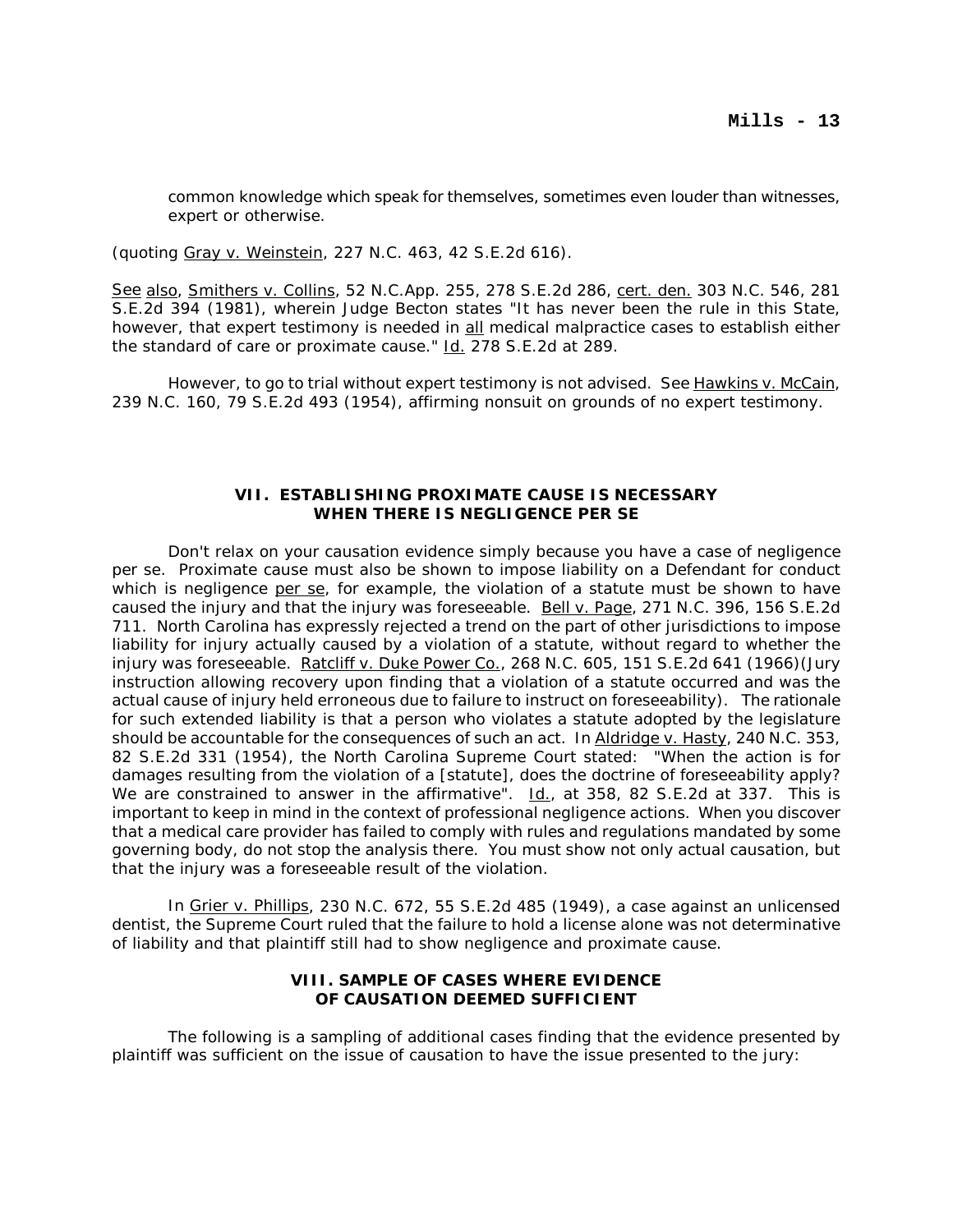Hart v. Warren, 46 N.C.App. 672, 266 S.E.2d 53 (1980). In this wrongful death action based upon a failure to diagnose, the Court of Appeals reversed the entry of a directed verdict and held that sufficient evidence of causation had been submitted. There was clear expert testimony at trial that in the expert's opinion the defendant's negligence was a cause of death. There was no showing that the plaintiff's deceased would not have died but for the negligence of the Defendant. However, the Court had no difficulty finding sufficient evidence for the jury.

Lowery v. Newton, 52 N.C.App. 234, 278 S.E.2d 566, reconsideration of den. of disc. rev. den. 304 N.C. 195, 291 S.E.2d 148 (1981). Action for personal injuries from medical negligence against a plastic surgeon. Judgment for plaintiff appealed by Defendants on grounds, among others, that there was insufficient evidence of causation. Plaintiff is not required to prove that the complained of injury would not have eventually developed as a result of pre-existing injuries. Plaintiff's expert properly allowed to testify that the negligence caused the injury, rather than the negligence could have caused the injury.

Mashburn v. Hedrick, 63 N.C.App. 454, 305 S.E.2d 61, cert.den. 309 N.C. 821, 310 S.E.2d 350 (1983). The Plaintiff filed this medical negligence seeking damages for the amputation of his left leg as a result of the Defendant's negligence in failing to properly diagnose and failure to refer the plaintiff to a specialist. The plaintiff first went to the Defendant with symptoms including two toes that had turned purple and pained when walking, in March, 1977. Subsequently, in August, 1977 the lower portion of his left leg was amputated as a result of peripheral vascular disease. He had gone untreated from March until May, 1977. The trial court's entry of a directed verdict at the close of plaintiff's evidence was reversed by the Court of Appeals, holding that sufficient evidence of causation had been presented.

In Mashburn, the plaintiff's expert witnesses testified that vascular disease is a progressive one, therefore between March and May the disease was progressing and was not being monitored. The court relied upon the following summarized evidence:

"Dr. Stocks' opinion was that the success rate of an operation on plaintiff's leg was about 50% in May but only about 25% in August. The opinion of another expert, Dr. Conley, was that, based upon the arteriogram, the operation success rate was 75% to 80% on May 23, 1977 and it had declined to 8% to 10% by 11 August 1977.

The Court found that had he been properly diagnosed and referred in March, there would have been an increased possibility of saving the plaintiff's leg from amputation. Id. 305 S.E.2d at 64.

Mitchell v. Parker, 68 N.C.App. 458, 315 S.E.2d 76, cert. den. 311 N.C. 760, 321 S.E.2d 140 (1984). The Court of Appeals reversed the trial court's entry of a directed verdict and found that sufficient evidence had been presented on whether the defendant's negligence had caused postoperative injuries arising out of infection. The evidence, presented through expert witness sufficiently established that the defendants breached the standard of care by not properly monitoring the administration of Garamycin, a medication for infection which can cause damage to the kidney. The testimony also indicated that she did in fact suffer permanent damage to her kidneys and that as a result, she and her husband did not have sexual relations for two years. The court found this to be sufficient evidence of causation on both the medical negligence and loss of consortium claim.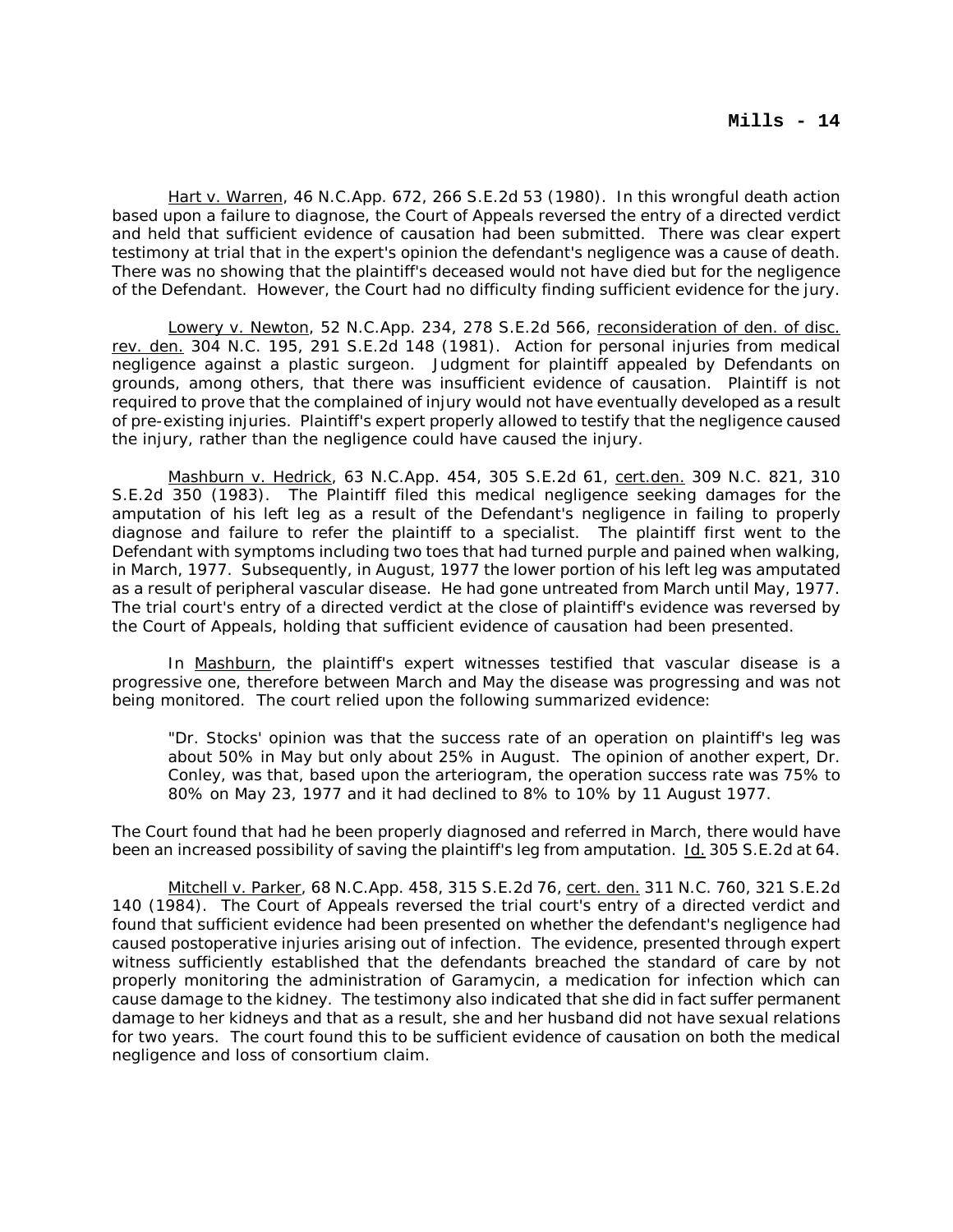Mitchell v. Saunders, 219 N.C. 178, 13 S.E.2d 242 (1941). This case applied the res ipsa doctrine to a case involving sponges left in the patient during an operation. The mere fact of leaving the sponge and the infection and injury about the sponges was sufficient, under the doctrine of res ipsa, to require that the case be submitted to the jury. The Defendant's evidence in explanation does not alter the sufficiency of the presumption for purposes of whether a non-suit at the close of all the evidence should be granted. The verdict for the plaintiff was affirmed.

Simons v. Georgiade, 55 N.C.App. 483, 286 S.E.2d 596, cert. den. 305 N.C. 587, 292 S.E.2d 571 (1982). Directed verdict as to physician and Duke University reversed and new trial as to Dr. Georgiade. This case addresses the proper form of a hypothetical question on causation. The court concluded that the question was proper. Additionally, the court held that the expert may base his opinion on reasonable inferences drawn from the facts and that the expert may utilize his expertise in making those inferences. Here the expert testified that the negligent act could or might have caused the injury and that the deviation from the standard of care caused the injury.

Smithers v. Collins, 52 N.C.App. 255, 278 S.E.2d 286, cert. den. 303 N.C. 546, 281 S.E.2d 394 (1981). Court of Appeals reversed the trial courts entry of a directed verdict at close of plaintiff's evidence and found that the evidence as to causation was sufficient. Here, the plaintiff, following a hysterectomy, subsequently developed an intestinal obstruction caused by adhesions after surgery. The plaintiff's evidence was presented through the plaintiff, the defendant and the physician who ultimately operated to correct the plaintiff's blockage. Judge Becton, after discussing the fact that expert testimony is not necessary in cases not involving highly specialized knowledge with respect to which a layman can have no reliable information, found that this was such a case. On the issue of causation, Judge Becton found that the testimony elicited from the defendant during the plaintiff's case was sufficient from which the jury could have found that an earlier diagnosis of bowel blockage (during the first few weeks following surgery when the plaintiff complained of symptoms of bowel blockage to the defendant) and an earlier insertion of a bowel tube would have obviated surgery. The defendant had testified that "And by the process of decompression many times the bowel is relieved of this distention and, on occasion, adhesions can break with this procedure without doing the surgery".

In the Smithers case there was no expert testimony that directly opined that in their opinion the delay was negligent and caused the need for the second surgery.

### **IX. SAMPLE OF CASES WHERE EVIDENCE OF CAUSATION DEEMED INSUFFICIENT**

The following is a sampling of cases finding that the evidence presented by plaintiff was insufficient on the issue of causation:

Bridges v. Shelby Women's Clinic, 72 N.C.App. 15, 323 S.E.2d 372 (1984). Plaintiff sued for permanent brain injury allegedly caused by medical negligence. The Court of Appeals affirmed the trial court's entry of a directed verdict at close of plaintiff's evidence due to lack of sufficient evidence on causation. Plaintiffs alleged that the failure to timely diagnose the plaintiff mother's premature labor caused the intercranial hemorrhages causing severe retardation, epilepsy and cerebral palsy. The Court found that the causal link was too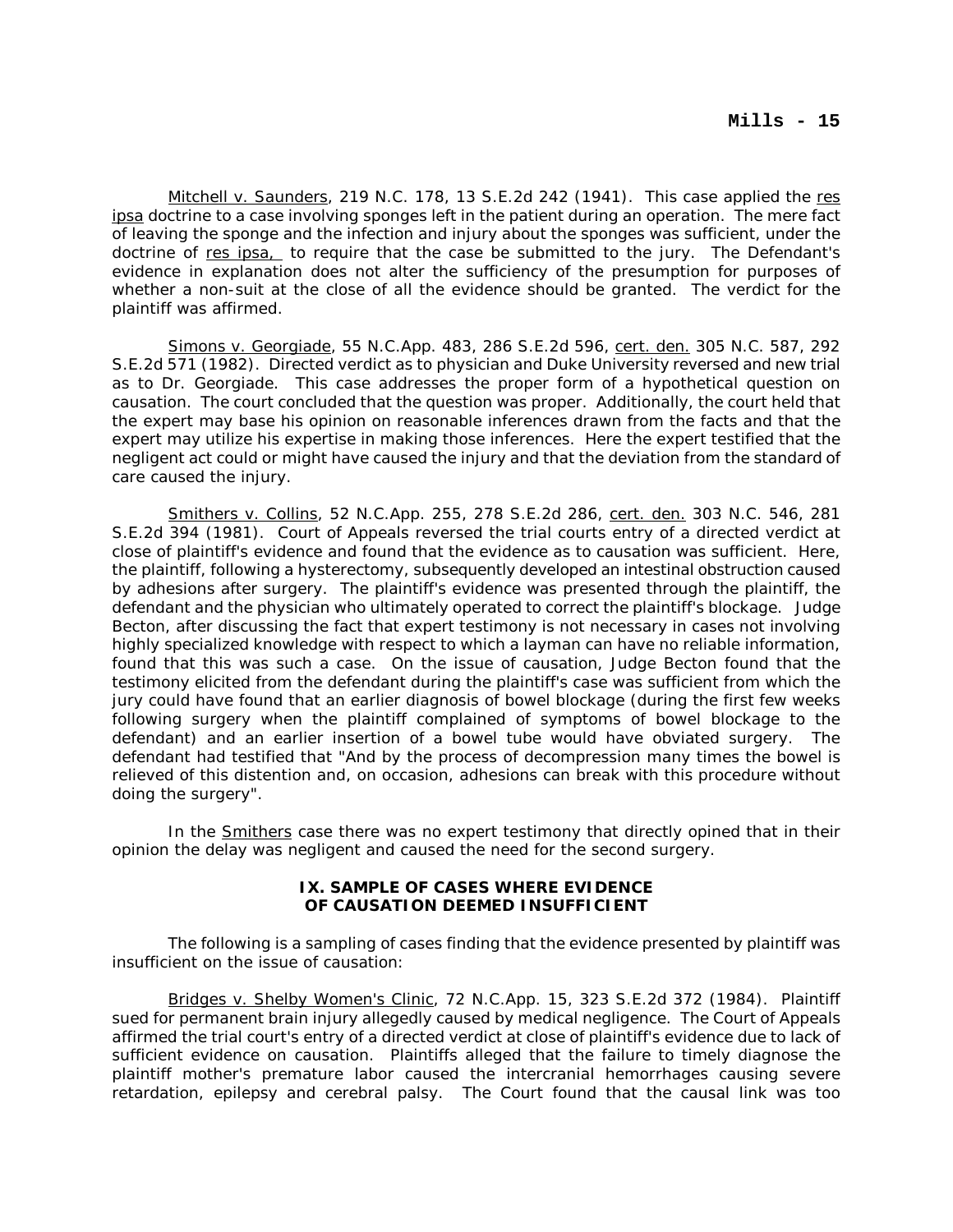speculative and remote. Plaintiff's causation theory was that had the premature labor been diagnosed earlier, she would have been transferred to Charlotte Memorial earlier, would have qualified for an experimental drug to suppress premature labor, would not have rejected the drug and carried the child for an additional five to six weeks, which was beyond the period during which the risk of intercranial hemorrhage remained a substantial risk. The court found this to be too speculative, especially since the plaintiff mother appeared to have clear symptoms that would have rejected her from the experimental drug program. Additionally, the effectiveness of the drug was questionable, therefore the required degree of probability was not present in the evidence.

Grier v. Phillips, 230 N.C. 672, 55 S.E.2d 485 (1949). In Grier, a wrongful death action, the Supreme Court affirmed the trial court's entry of nonsuit at the close of the plaintiff's case. The case was one against a person who extracted her teeth without holding a dental license. Although it was admitted that the Defendant did not have the knowledge and skill of a licensed dentist, there was insufficient evidence to show that the lack of skill caused her harm. The primary weakness in the evidence was the lack of any evidence as to the condition of the plaintiff's mouth on the day the teeth were extracted so it was speculation as to whether a trained dentist would have known of any risk in pulling the teeth at that time. As to guidance on what constitutes a showing of proximate cause, the Grier case can be cited for the following definition: The evidence is sufficient if a fair preponderance of the evidence shows facts and circumstances proving a reasonable probability that the Defendant's negligence or want of skill was the proximate cause of the injury. Grier v. Phillips, 230 N.C. 672, 55 S.E.2d 485 (1949).

Hawkins v. McCain, 239 N.C. 160, 79 S.E.2d 493 (1954). This is another case wherein the Court discusses whether expert testimony is required and in this particular fact situation they held that it was. The plaintiff sued for personal injuries arising out of the prescribing of medicine containing arsenic for the treatment of a skin disease. However, the plaintiff presented no expert evidence that the arsenic caused the injury, nor any evidence that the prescription was not proper treatment for the ailment. The entry of directed verdict was affirmed.

Howard v. Piver, 53 N.C.App. 46, 279 S.E.2d 876 (1981). The Court remanded for new trial as to the defendant physician because of the trial court's rejection of proper expert testimony. However, as to the directed verdict for the hospital, the decision was affirmed due to insufficient evidence of causation. On that issue, apparently the only evidence offered by the plaintiff against the hospital was that the nurses failed to verbally report all of the patient's complaints. However, there was no evidence indicating that such a failure, even if negligent, proximately resulted in any harm. Therefore, the directed verdict as to the hospital was proper.

Lindsey v. The Clinic for Women, P.A., 40 N.C.App. 456, 253 S.E.2d 304 (1979). The Court of Appeals reversed the denial of the defendant physicians' motion for a directed verdict, finding that there was insufficient evidence on the issue of causation. However, rather than directing entry of judgment for the physicians, the Court ordered a new trial. The plaintiff was seeking damages for medical negligence causing delivery of a stillborn child. The Court ruled that although the evidence was sufficient to show a violation of the standard of care, there was no evidence given establishing that the death was caused by something which the Defendants did or failed to do. The expert failed to state that had proper treatment been given, that the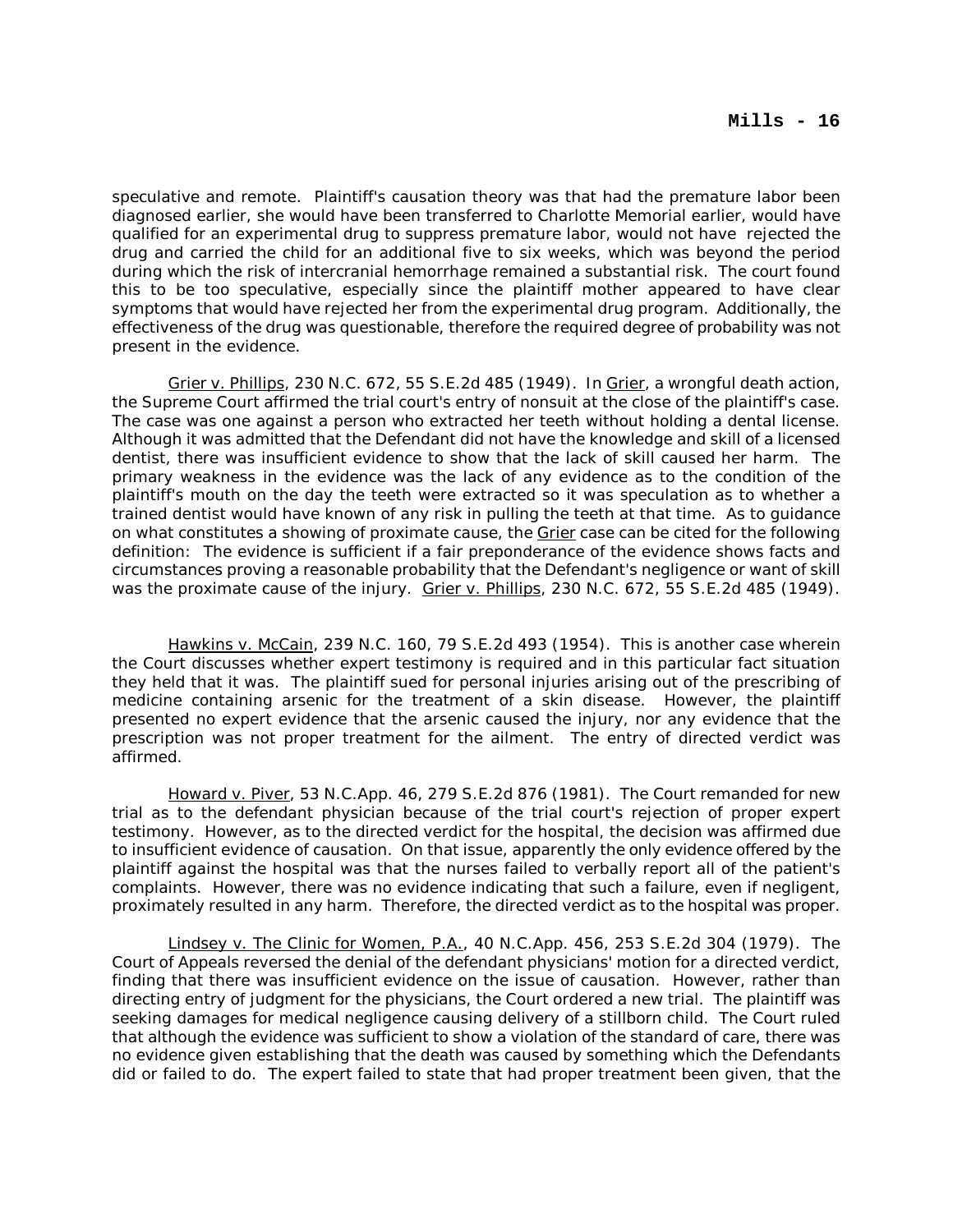child would not have been stillborn and that the failure to elicit such evidence was fatal to the plaintiff's claim.

Weatherman v. White, 10 N.C.App. 480, 179 S.E.2d 134 (1971). In this case the plaintiff alleged that the defendant's negligent failure to timely diagnose her breast cancer caused her to undergo a radical mastectomy. The Court affirmed the directed verdict. Each of the four physicians that testified for the plaintiff opined that the standard treatment when a lump in the breast is determined to be malignant, the treatment requires the removal of the entire breast. Therefore, the delay in diagnoses, even assuming negligence, did not cause the loss of the breast since it would have been removed upon discovery in any event.

White v. Hunsinger, 88 N.C.App. 382, 363 S.E.2d 203 (1988). An action for the wrongful death of a child for failure to timely refer the child to a neurosurgeon. The child was in an automobile accident, admitted to the hospital during the evening, but not referred to a neurosurgeon until the next day. Summary Judgment granted on motion of Defendant for lack of sufficient evidence on probable cause affirmed by the Court of Appeals. The Plaintiff's physician expert, by affidavit in opposition to the motion of summary judgment, opined that the child's chances of survival would have been increased if he had been transferred to a neurosurgeon earlier. Court relied on the cases holding that merely showing that a different treatment would have improved the patient's chance of recovery is insufficient.

### **REVISITING THE PATTERN JURY INSTRUCTION ON PROXIMATE CAUSE**

You may consider requesting a different proximate cause instruction than that presently established by the N.C. Pattern Jury Instruction. The case of Mitchell v. Gonzales, 1 Cal. Rptr.2d 913, 819 P.2d 872 (1991) provides a wealth of citations to authorities critical of the language which is contained in the North Carolina Pattern Jury Instruction on causation. As discussed above, proximate cause has two elements, cause in fact and foreseeability. The portion of the instruction that the California Supreme Court rejected in Mitchell was the instruction relating to cause in fact.

The Mitchell case was a wrongful death action brought by the parents of their twelve year old son who drowned in a lake with the defendants' sons. Testimony tended to establish that the defendants had been advised by the plaintiffs that their son could not swim and they had been assured that he would be supervised and not allowed to get in water over his head. The defendants, in closing arguments, made much of the fact that the cause of death was the child's inability to swim and his parents' decision to let him go to the lake despite his inability to swim. The jury found the defendants negligent but that the negligence was not a cause of the death.

The instruction which the Supreme Court condemned read as follows:

A proximate cause of injury is a cause which, in natural and continuous sequence, produces the injury and without which the injury would not have occurred.

Query whether this would be sufficient under the test for showing loss of chance in Shumaker, discussed infra.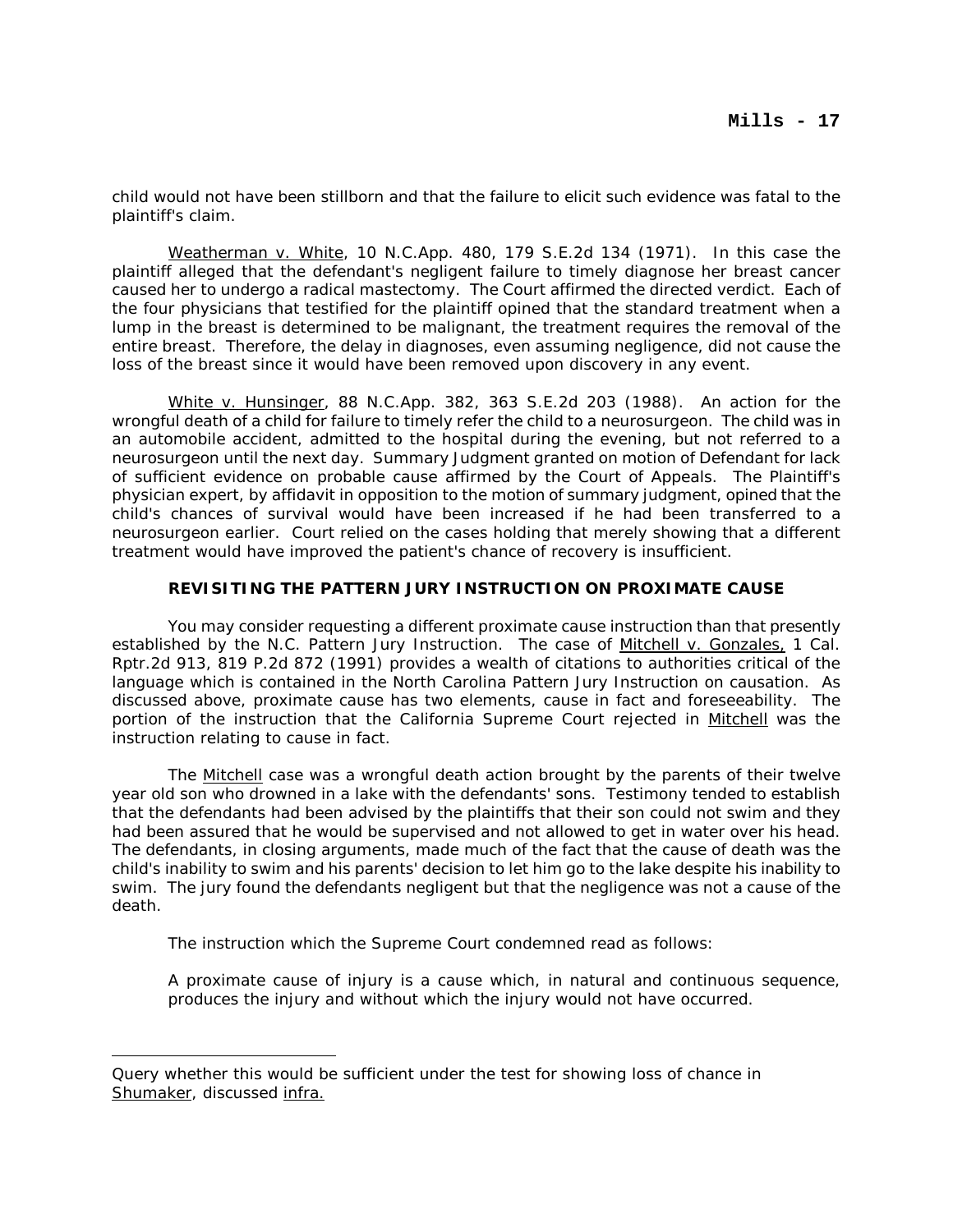The portion of the North Carolina Pattern Jury Instruction on proximate cause containing the same language reads as follows:

Proximate cause is a real cause - - a cause without which the claimed injury would not have occurred, and one which a reasonably careful and prudent person could foresee would reasonably produce such injury or some similar injurious result. (NCPI-Civil 102.20)

The instruction which had been requested by plaintiffs in Mitchell and which was ultimately approved by the Supreme Court as the instruction to be given in all negligence actions reads as follows:

A legal cause of injury is a cause which is a substantial factor in bringing about the injury.

The Court explained at great lengths why the phrase "without which the injury would not have occurred" causes confusion among the jury as to when they can hold a defendant liable for a negligent act. The Supreme Court of California actually went a step further in its recommendation and proposed that the approved instruction be revised to eliminate the term "legal". Id. 1 Cal. Reptr.2d at 920.

Before the **Mitchell** decision both of the instructions on causation were approved for use by the trial judges at their discretion as to which alternative to use. As a result of the Mitchell decision the "proximate cause-without which" instruction is now forbidden. You may well want to make a written request that the same changes approved by the California Supreme Court be made to the causation instruction in North Carolina.

#### **X. LOSS OF CHANCE**

The recovery for the loss of chance is an action seeking damages for medical negligence where the patient's chance of a better result was less than certain, even in the absence of medical negligence, but the negligence either deprived the patient of that chance or increased the risk of an unfavorable outcome. Alternatively, did the negligence decrease the opportunity for recovery. No North Carolina cases have addressed such a claim in precisely those terms. However, the claim "loss of chance" simply raises a causation question: was the plaintiff's injury or death the result of a pre-existing condition, typically the one being treated; or was that existing risk of harm increased by the medical negligence? And more importantly, is the loss of that opportunity compensable as a separate item from the actual risk which is realized?

Although no reported North Carolina decision has addressed this claim, in the case of Shumaker v. U.S., 714 F. Supp. 154 (M.D.N.C. 1988), Judge Bullock, District Court Judge for the Middle District of North Carolina, had to determine whether a claim for loss of chance was

See the following sources for a detailed discussion of loss of chance. "Causation - Loss of Chance", 54 ALR 4th 10; Smith, Increased Risk of Harm: A new Standard for Sufficiency of Evidence of Causation in Medical Malpractice Cases, 65 BU L Rev 275 (1985); Andel, Medical Malpractice: The Right to Recover for the Loss of a Chance of Survival, 12 Pepperdine L Rev 973 (1985);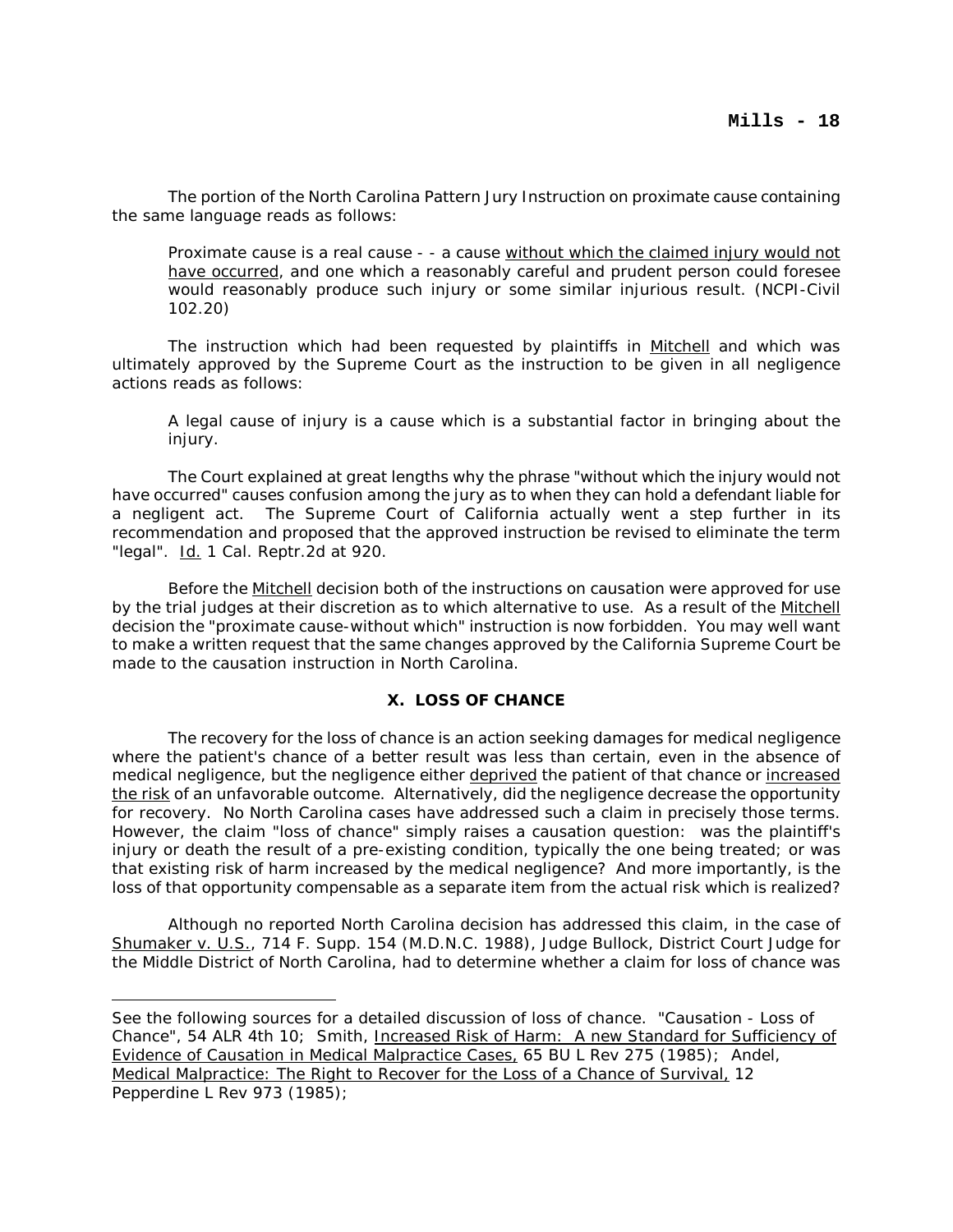recognized under North Carolina law. The issue was before the Court on Defendant's motion for summary judgment on the grounds of, among other things, whether there was sufficient evidence of causation and whether North Carolina recognized a claim of loss of chance. Subsequent to Judge Bullock's ruling the case was settled. Therefore, this case appears to be the only discussion of the doctrine in North Carolina. Judge Bullock, in a well reasoned opinion, concluded that such a claim was viable in North Carolina and that the forecast of evidence was sufficient on the issue of causation.

In Shumaker the plaintiff suffered from bilateral retina-blastoma which went undiagnosed by the defendants for some period of time. Once diagnosed, the treatment was unsuccessful and the child ultimately lost both of her eyes. The plaintiff's treating physician, Dr. Ellsworth, an expert on the treatment of retinablastoma, first saw the plaintiff in January of 1983. The symptoms had been brought to the attention of the Defendants as early as May of 1982. The Court summarized his deposition testimony on causation as follows:

Dr. Ellsworth concluded that, while he could not be certain, the chances that the ultimate result in Jessica's case would have been different had the retinablastoma been diagnosed in September 1982 rather than January 1983 could have been as great as one in two, though he believes they were more likely one in three. ... By comparison, had diagnosis and treatment begun in May 1982, Dr. Ellsworth opined that more likely than not the end result would have been different.

### Id. at 162.

In response to the Defendant's arguments that this testimony was insufficient as a matter of law to show that the loss of the plaintiff's eyes were proximately caused by the defendant's negligence, the plaintiffs averred that their "claims were based not only on the ultimate loss of Jessica's eyes but also on a contention that were it not for the Defendants' negligence Jessica would have had a substantially better chance of retaining her sight". Id. at 163. Therefore, they were basing their claim on the loss of the chance, as opposed to solely on the loss of the eyes.

Judge Bullock first stated that the Fourth Circuit had previously recognized lost possibility as a new type of harm, not as a new test for causation and then proceeded to determine whether North Carolina would do the same, since no North Carolina court had yet confronted the issue. The Court then stated that cases, such as White V. Hunsinger, 88 N.C.App. 382, 363 S.E.2d 203 (1988), which hold that proximate cause "requires more than a showing that a different treatment would have improved the chances of recovery . . . can, but need not, be construed as inconsistent with recognizing lost possibility as a compensable loss." Those cases were addressing the quantum of causation evidence necessary in a medical negligence claim and were not addressing whether a separate claim exists for the loss of opportunity. Based on that conclusion, Judge Bullock stated "the court cannot say at this time that the current status of the law is such that the North Carolina Supreme Court would reject the theory.

The Court in Shumaker then found that the above summarized evidence from Dr. Ellsworth was sufficient to show that the delay in treatment affected the results. "Whether the decrease in her chances amounted to a substantial lost possibility is a jury question". Id. at 164. The court made the following comment in footnote seven, "The court does not determine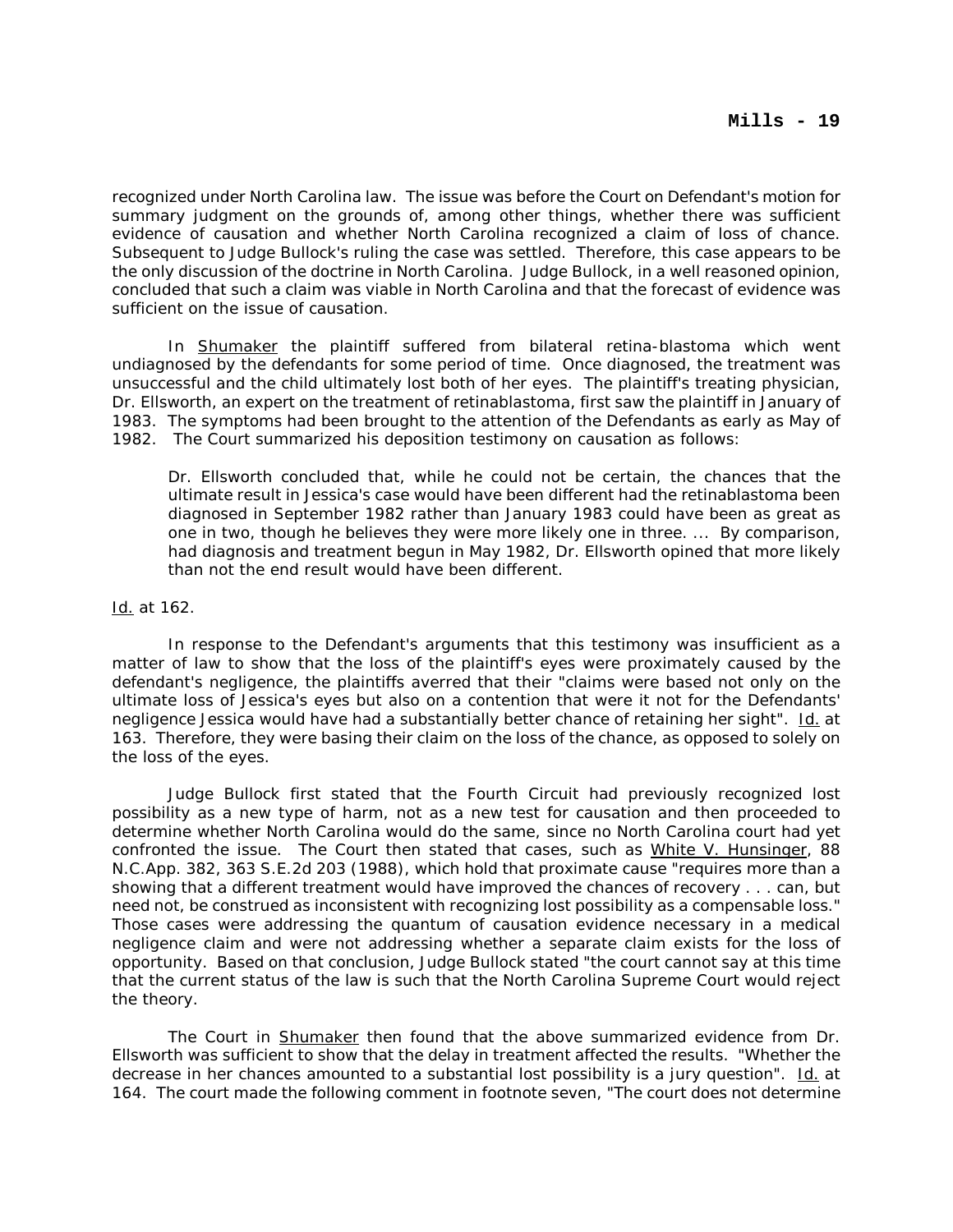at this time what amount of damages might be recoverable for lost possibility of recovery, compared with the ultimate loss of Jessica's eyes." Therefore, the Court is clearly recognizing a claim for a distinct harm for the loss of chance which is separate from the claim for the loss of her eyes.

Mashburn v. Hedrick, 63 N.C.App. 454, 305 S.E.2d 61, cert.den. 309 N.C. 821, 310 S.E.2d 350 (1983), certainly reads like a "loss of chance" case. In that case the Plaintiff filed sought damages for the amputation of his left leg as a result of the Defendant's negligence in failing to properly diagnose and failure to refer the plaintiff to a specialist. The plaintiff first went to the Defendant with symptoms including two toes that had turned purple and pain when walking, in March, 1977. Subsequently, in August, 1977 the lower portion of his left leg was amputated as a result of peripheral vascular disease. He had gone untreated from March until May, 1977. The trial court's entry of a directed verdict at the close of plaintiff's evidence was reversed by the Court of Appeals, holding that sufficient evidence of causation had been presented.

In Mashburn, the plaintiff's expert witnesses testified that vascular diseased is a progressive one, therefore between March and May the disease was progressing and was not being monitored. The court relied upon the following summarized evidence:

"Dr. Stocks' opinion was that the success rate of an operation on plaintiff's leg was about 50% in May but only about 25% in August. The opinion of another expert, Dr. Conley, was that, based upon the arteriogram, the operation success rate was 75% to 80% on May 23, 1977 and it had declined to 8% to 10% by 11 August 1977.

The Court found that had he been properly diagnosed and referred in March, there would have been an increased possibility of saving the plaintiff's leg from amputation. Id. 305 S.E.2d at 64. this sounds remarkably similar to the type of language in Shumaker which constituted a claim for loss of chance. However, it is clear that in Mashburn the plaintiff was seeking recovery for the actual injury as opposed to the loss of opportunity to be healed. This case seems to highlight that the difference between a traditional medical negligence claim, and one denominated "loss of chance" is very gray indeed.

Certainly, there are numerous North Carolina cases which state that "Proof of proximate cause in a malpractice case requires more than a showing that a different treatment would have improved the patient's chance of recovery". White v. Hunsinger, supra.; Gower v. Davidian, 212 N.C. 172, 193 S.E. 28 (1937); Bridges v. Shelby Women's Clinic, 72 N.C.App. 15, 323 S.E.2d 372 (1984), disc. rev. denied, 313 N.C. 596 330 S.E.2d 605 (1985). As recognized by Judge Bullock in Shumaker these cases may be read to preclude a claim for loss opportunity. The distinction must be drawn, however, to a traditional claim for the actual injury and what causation proof is required, and a claim to be compensated for the lost possibility of having a greater chance of avoiding the ultimate injury. Certainly the North Carolina Supreme Court, in Johnson v. Ruark, supra., indicates a willingness to broaden recognized claims. It will remain to be seen what position North Carolina ultimately takes on the claim of loss chance and the proper measure of damages in such a case.